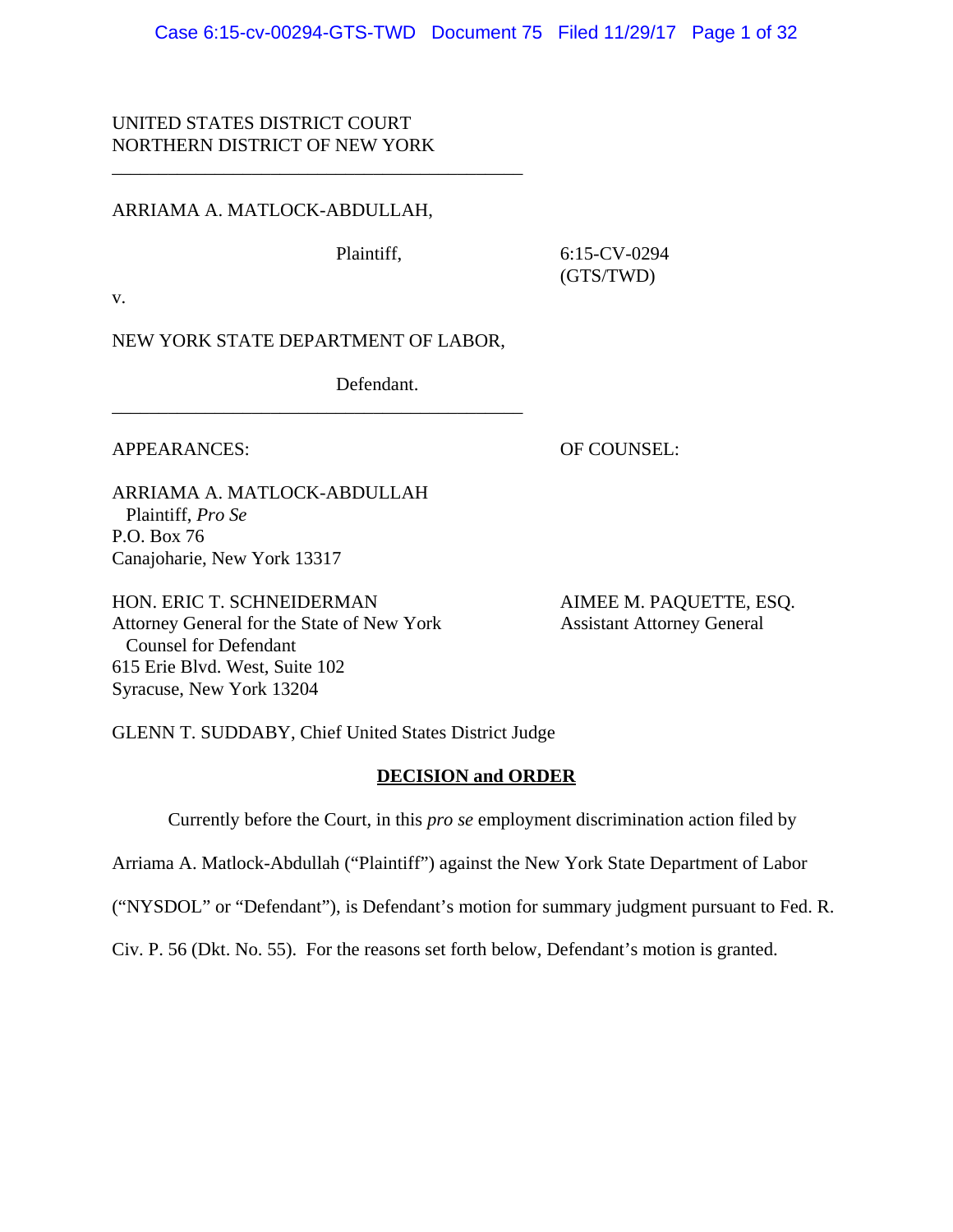## **I. RELEVANT BACKGROUND**

## **A. Plaintiff's Amended Complaint**

Generally, liberally construed, Plaintiff's Amended Complaint alleges as follows. (Dkt. No. 7 [Pl.'s Am. Compl.].) Plaintiff was formerly employed as a Labor Services Representative with the NYSDOL's Workforce Solutions Career Center in Amsterdam, New York. (*Id.*, ¶ 8.) Susan Dufel is identified in Plaintiff's Amended Complaint as the Director of Workforce Solutions. (*Id.*, 13.) Plaintiff alleges that Ms. Dufel (1) held her to a different work standard than that governing Plaintiff's Caucasian counterparts, (2) called Plaintiff into her office on September 16, 2013, to reprimand her because of a Caucasian co-worker's client, (3) repeatedly called Plaintiff into her office in October and November of 2013 to reprimand her for documentation issues, and (4) verbally reprimanded Plaintiff in front of her staff and counterparts on December 20, 2014. (*Id.*, ¶ 8.) Plaintiff further alleges that Ms. Dufel willfully involved other agency staff members and subordinates in an effort to deny and conceal acts of wrongdoing toward Plaintiff. (*Id.* at 4.) As a result, Plaintiff alleges, Ms. Dufel created a hostile work environment ripe for retaliation where other staff members felt comfortable displaying aggressive actions towards Plaintiff based upon her race. (*Id.* at 3-4.) Plaintiff alleges that the behaviors and acts committed against her caused her emotional, mental, and physical anguish, and caused her to work in an environment where she constantly felt set apart. (*Id.* at 3.)

On January 3, 2014, Plaintiff filed an internal complaint with the NYSDOL claiming that an individual (whose name has been redacted) held her to a different standard than the standard governing other employees, changed rules in a manner that adversely impacted her, and created a hostile work environment by publicly embarrassing her, singling her out for penalties, bullying

-2-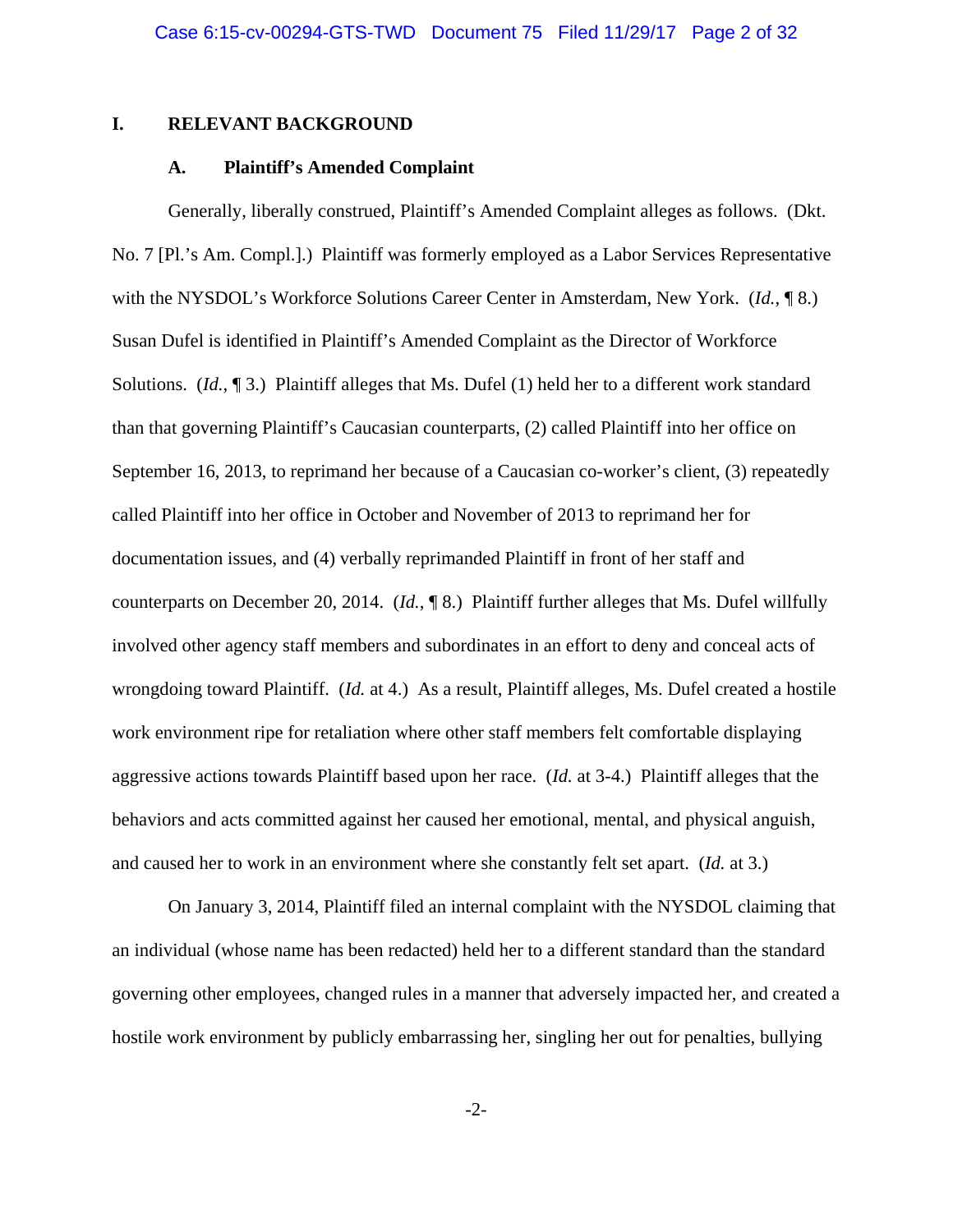# Case 6:15-cv-00294-GTS-TWD Document 75 Filed 11/29/17 Page 3 of 32

her, and systematically targeting her for unfair treatment. (Dkt. No. 1, Attach. 1, at 12.)

On July 11, 2014, Plaintiff filed a discrimination complaint against the NYSDOL with the U.S. Equal Employment Opportunity Commission ("EEOC"), alleging that she was targeted for harassment, subjected to different terms and conditions of employment, and constructively discharged because of her race. (Dkt. No. 7, ¶ 10 [Pl.'s Am. Compl.]; Dkt. No. 1, at 6 [EEOC Compl.]. ) Plaintiff received a right-to-sue letter from the EEOC on December 16, 2014. (Dkt. No. 7, ¶ 11 [Pl.'s Am. Compl.].)

Based upon the foregoing allegations, Plaintiff claims that Defendant has violated 42 U.S.C. § 2000e-5, *et seq.*, by (a) subjecting her to discrimination and unequal terms and conditions of her employment on the basis of her race, (b) creating a hostile work environment, and (c) retaliating against her after she engaged in protected activity. (*Id.* at 2.) In addition, Plaintiff claims that she was retaliated against after engaging in speech that is protected by the First Amendment. (*Id.*)

## **B. Statement of Undisputed Material Facts**

Before reciting the material facts of this case, the Court must address the following issue it has identified in Plaintiff's responses to Defendant's Statement of Undisputed Material Facts, made pursuant to Local Rule  $7.1(a)(3)$  of the Local Rules of Practice for this Court. Throughout Plaintiff's Rule 7.1 Response, she "admits" many of the facts asserted by Defendant in its Rule 7.1 Statement but then includes additional facts and/or legal argument in those responses. (*See*, *e.g.*, Dkt. No. 70, Attach. 2, at  $\P\P$  8, 10, 12, 14, 25, 27, 34 [Pl.'s Rule 7.1 Response].) Where this occurs, the Court will deem those facts admitted and disregard the additional factual assertions and/or argument that Plaintiff provides in her responses. *See CA, Inc. v. New Relic, Inc.*, 12-CV-

-3-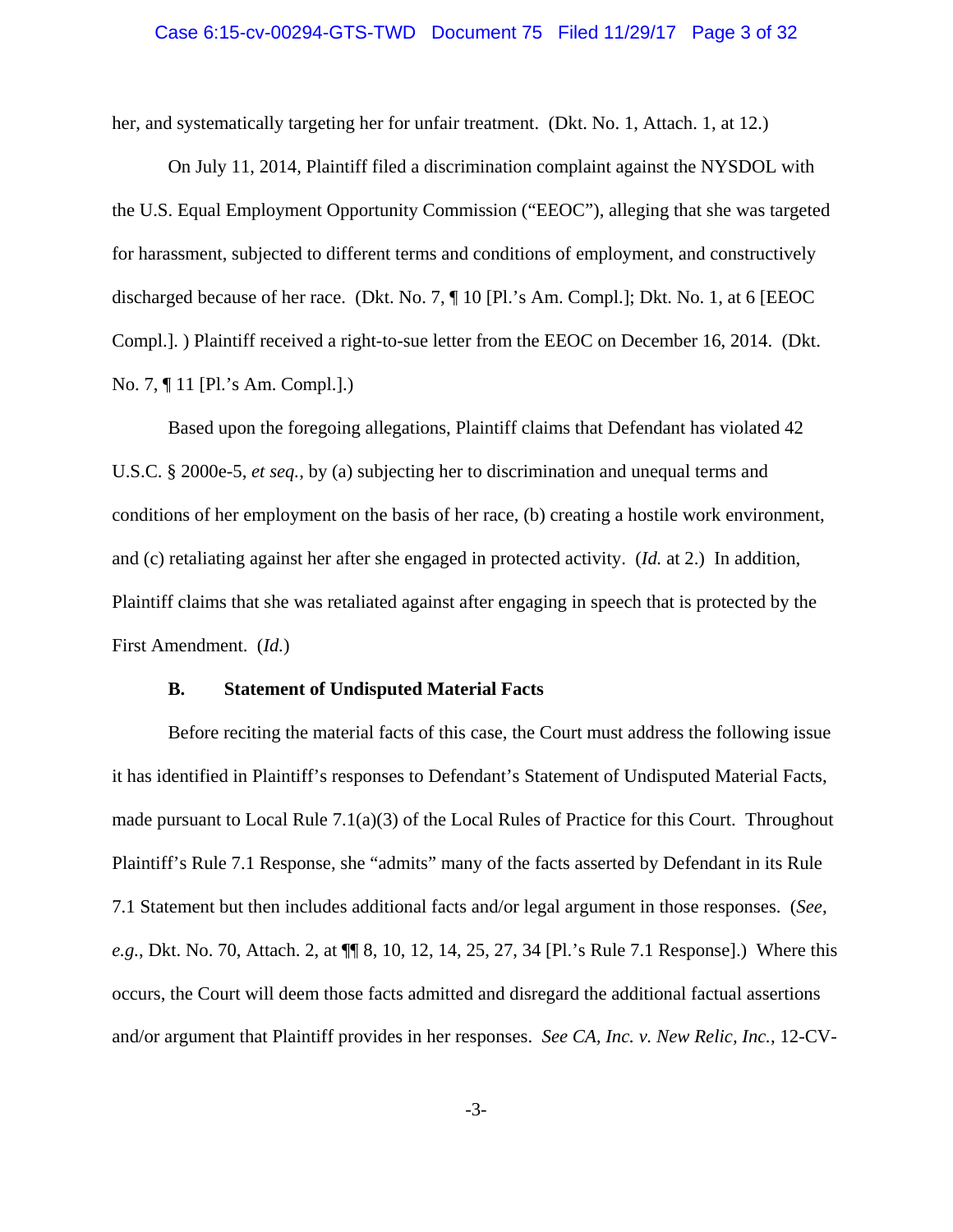5468, 2015 WL 1611993, at \*2 n.3 (E.D.N.Y. Apr. 8, 2015) (holding that "the Court will consider the statement provided by [Plaintiff] as undisputed because [Defendant's] initial response in each instance is, in fact, 'Undisputed'"); *Washington v. City of New York*, 05-CV-8884, 2009 WL 1585947, at \*1 n.2 (S.D.N.Y. June 5, 2009) (holding that "the statement provided by Defendants is taken as true because Plaintiff[']s initial response in each instance is 'Admit'"); *cf. Baity v. Kralik*, 51 F. Supp. 3d 414, 418 (S.D.N.Y. 2014) (noting that plaintiff's responses failed to comply with the court's local rules where "Plaintiff's purported denials . . . improperly interject arguments and/or immaterial facts in response to facts asserted by Defendants, often speaking past Defendants' asserted facts without specifically controverting those same facts"); *Goldstick v. The Hartford, Inc.*, 00-CV-8577, 2002 WL 1906029, at \*1 (S.D.N.Y. Aug. 19, 2002) (striking plaintiff's Rule 56.1 Statement, in part, because plaintiff added "argumentative and often lengthy narrative in almost every case the object of which is to 'spin' the impact of the admissions plaintiff has been compelled to make"). To the extent that Plaintiff desired to set forth additional material facts that she contends are in dispute, she was required by Local Rule 7.1(a)(3) to do so in separately numbered paragraphs. *Johnson v. City of Troy*, 14-CV-0817, 2016 WL 5107124, at \*8 n.12 (N.D.N.Y. Sept. 20, 2016) (Suddaby, C.J.).

Unless otherwise noted, the following facts were asserted and supported with accurate record citations by Defendant in its Statement of Material Facts ("Rule 7.1 Statement") and expressly admitted by Plaintiff in her response thereto ("Rule 7.1 Response"). (*Compare* Dkt. No. 55, Attach. 2 [Def.'s Rule 7.1 Statement] *with* Dkt. No. 70, Attach. 2 [Pl.'s Rule 7.1 Response].)

-4-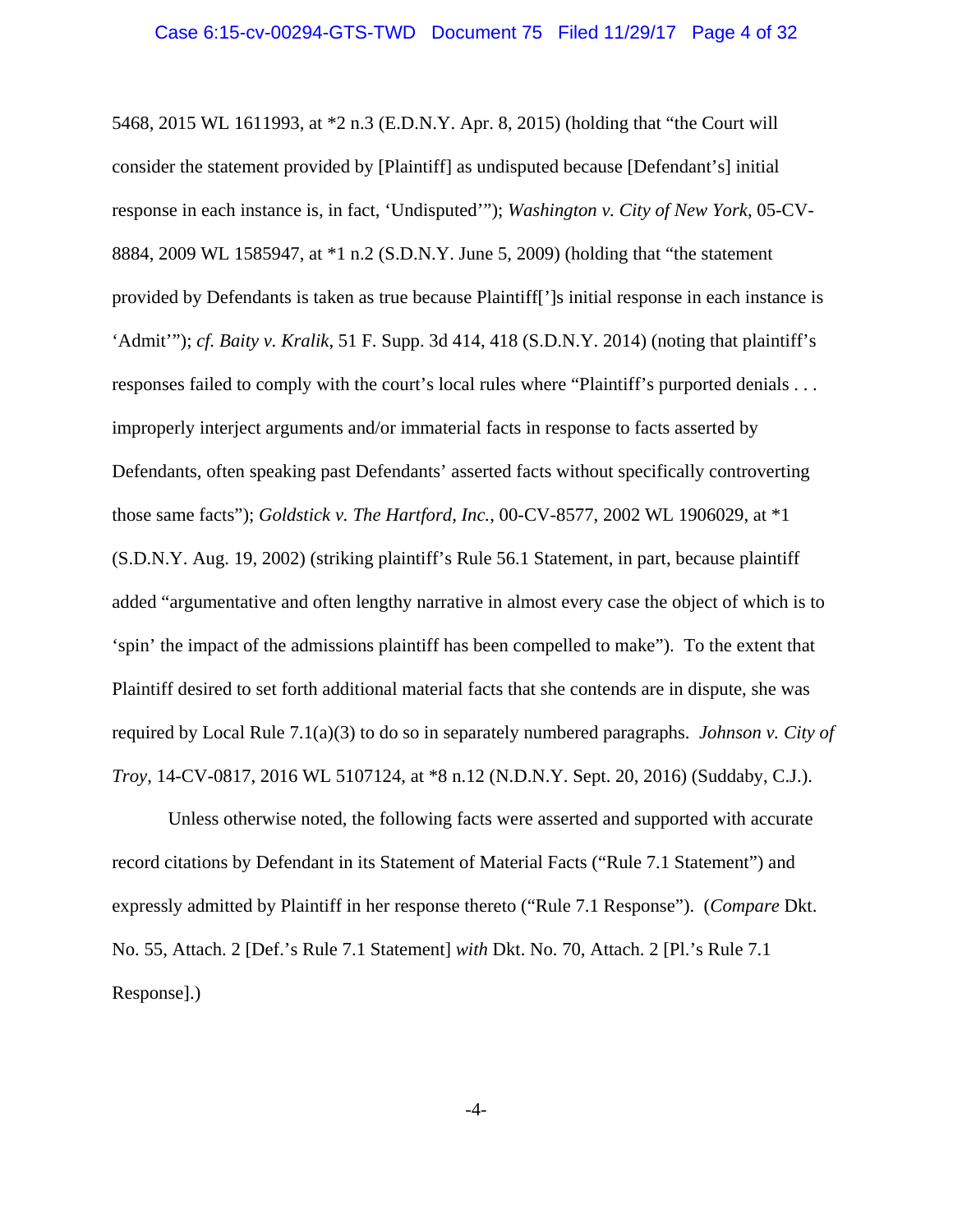## Case 6:15-cv-00294-GTS-TWD Document 75 Filed 11/29/17 Page 5 of 32

1. In a letter dated December 19, 2012, Plaintiff received confirmation of her appointment, effective October 25, 2012, to the position of Labor Services Representative Trainee 1 with the NYSDOL in Amsterdam, New York.

2. Plaintiff's immediate supervisor during her employment at the NYSDOL was Elizabeth Mack. However, when Ms. Mack was out during a maternity leave, Christina Strubel served as Plaintiff's immediate supervisor until Ms. Mack returned to work on January 9, 2014.

3. Plaintiff's second-level supervisor during her employment at the NYSDOL was Susan Dufel.

4. Ms. Dufel hired Plaintiff.

5. Plaintiff sent Ms. Dufel a resignation letter dated December 31, 2013, in which she indicated that she wanted to resign effective January 14, 2014.

6. In her resignation letter, Plaintiff stated that "[m]y working circumstances have deteriorated to the point that it is discouraging and confusing to attempt to do my job."

7. However, Plaintiff also stated that "I do not know why it is that I am being treated in this way but regardless of the reasons, it is clear that I am being singled out in the way I am treated."

8. Nowhere in Plaintiff's resignation letter does she allege that she is being discriminated against based on her race or that she feels she is being retaliated against for complaining about discrimination.

9. Nowhere in Plaintiff's resignation letter does she allege that other minority coworkers are being discriminated against based on their race or are being retaliated against for any reason.

-5-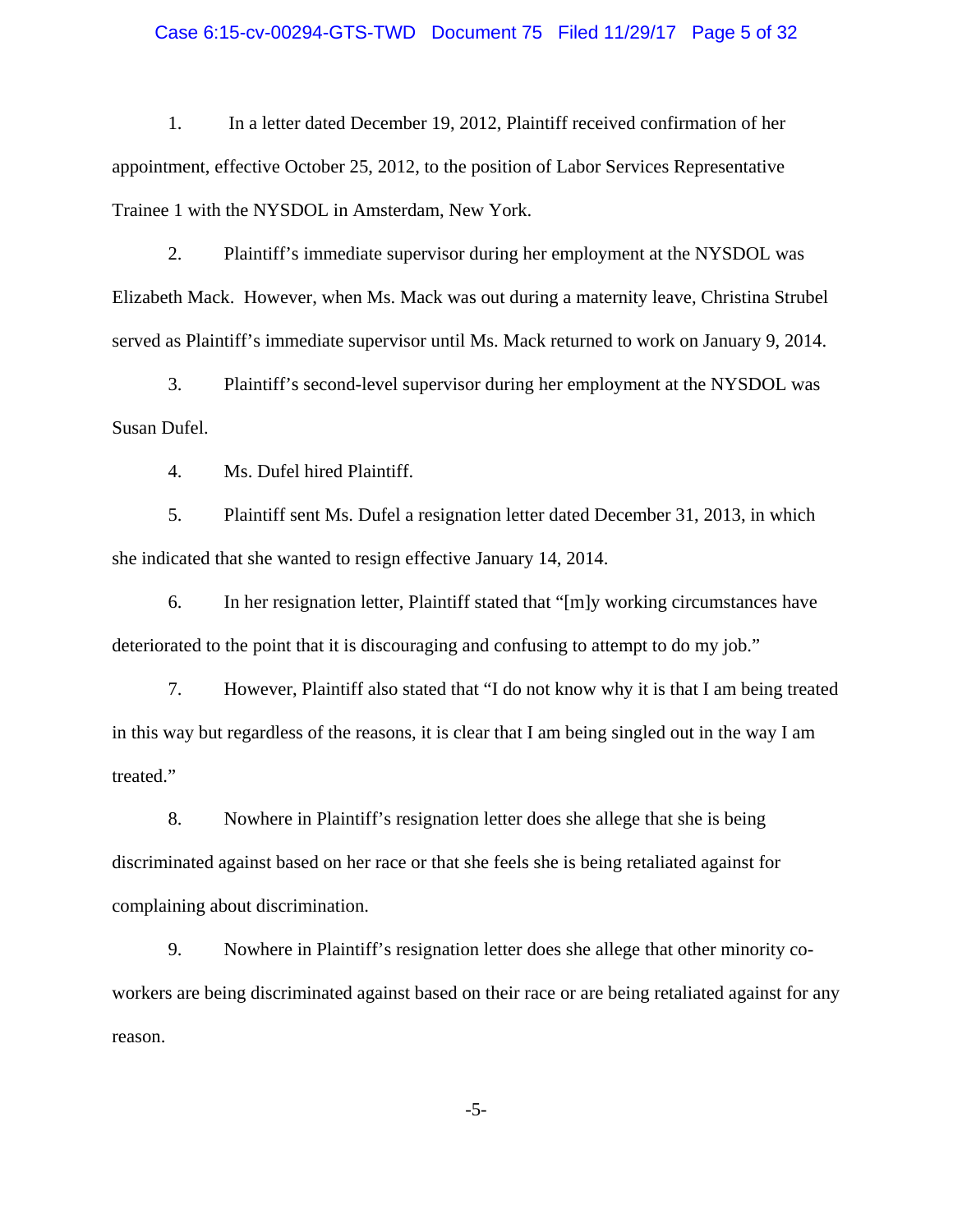#### Case 6:15-cv-00294-GTS-TWD Document 75 Filed 11/29/17 Page 6 of 32

10. In a letter dated January 13, 2014, Plaintiff rescinded her December 31, 2013, resignation letter.

11. Plaintiff's letter dated January 13, 2014, states that "I would appreciate the opportunity to continue working with the organization, and I apologize for any inconveniences that my resignation may have caused, as I look forward to my continued positive contributions to my place of work."

12. Plaintiff made no mention in her January 13, 2014, letter of any complaints of, or concerns about, a hostile work environment, discrimination, or retaliation.

13. Plaintiff's co-worker, Ralph Grugnale, who served as a disabled veteran's outreach representative, never observed a difference in the way that Susan Dufel interacted with people of color versus "Caucasian or European American" people.1

14. The "SMART" program was a program that the NYSDOL deployed to match a customer's résumé with jobs that were available on the New York State Job Bank.

15. Effective January 22, 2014, Plaintiff advanced to the title of hourly Labor Services Representative Trainee 2 after satisfactorily completing one year as a Labor Services Representative Trainee 1.

<sup>&</sup>lt;sup>1</sup> (*Compare* Dkt. No. 55, Attach. 2, ¶ 13 [Def.'s Rule 7.1 Statement, asserting above-stated fact and citing record evidence establishing above-stated fact] *with* Dkt. No. 70, Attach. 2, ¶ 13 [Pl.'s Rule 7.1 Response, denying above-stated fact but failing to cite record evidence actually supporting denial of above-stated fact].) Specifically, Plaintiff cites a document containing a statement by Mr. Grugnale, which Plaintiff argues contradicts the abovestated fact. However, Mr. Grugnale's statement references "other staff" only and does not specify, or make any reference to, people of color versus "Caucasian or European American" people.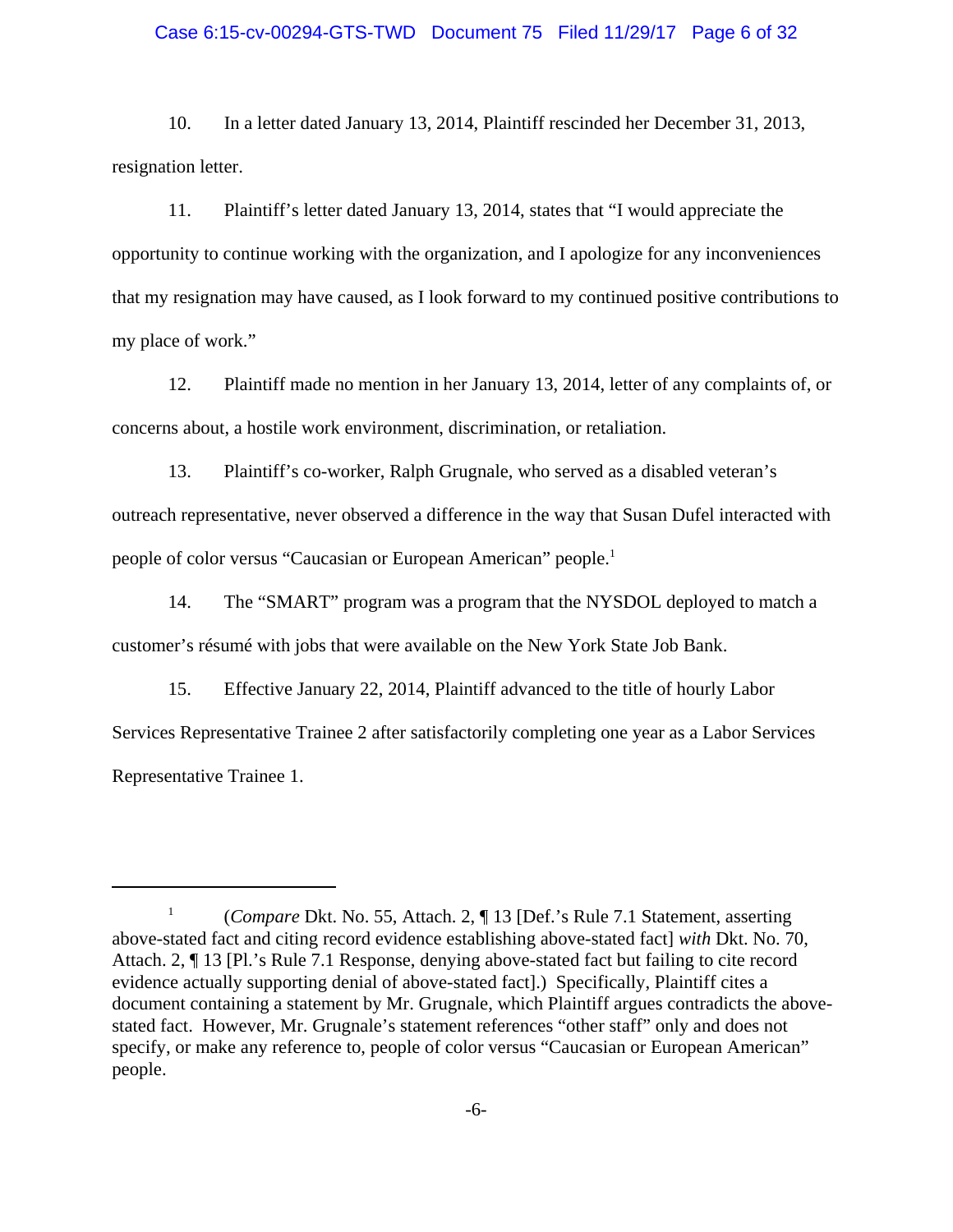# Case 6:15-cv-00294-GTS-TWD Document 75 Filed 11/29/17 Page 7 of 32

16. Plaintiff was informed by an e-mail message dated March 27, 2014, that the Family Medical Leave Act ("FMLA") form that she submitted to Associate Personnel Administrator Carole Brunner was an outdated version of the form, and that she needed to have her doctor fill out a form that was attached to the e-mail message.<sup>2</sup>

17. However, Ms. Brunner never sent Plaintiff a letter formally denying Plaintiff's FMLA request.<sup>3</sup>

18. In fact, despite Plaintiff's initial failure to submit the correct FMLA form, Ms. Brunner, by letter dated March 27, 2014, approved Plaintiff's request for FMLA for the time period of March 18, 2014, through May 20, 2014. $4$ 

19. Plaintiff received a letter dated April 11, 2014, from Director of Personnel Carol Owsiany, indicating that federal funding for several programs run by the NYSDOL was cut by Congress. As a result, the NYSDOL was forced to reduce the number of work hours for some non-permanent hourly staff, whose positions were funded by those programs.

<sup>2</sup> (*Compare* Dkt. No. 55, Attach. 2, ¶ 17 [Def.'s Rule 7.1 Statement, asserting above-stated fact and citing record evidence establishing above-stated fact] *with* Dkt. No. 70, Attach. 2, ¶ 17 [Pl.'s Rule 7.1 Response, denying above-stated fact but failing to cite record evidence actually supporting denial of above-stated fact].)

<sup>3</sup> (*Compare* Dkt. No. 55, Attach. 2, ¶ 18 [Def.'s Rule 7.1 Statement, asserting above-stated fact and citing record evidence establishing above-stated fact] *with* Dkt. No. 70, Attach. 2, ¶ 18 [Pl.'s Rule 7.1 Response, denying above-stated fact but failing to cite record evidence actually supporting denial of above-stated fact].) Specifically, the e-mail message that Plaintiff cites in support of her denial contains a request from Ms. Brunner that Plaintiff submit an updated FMLA form but does not state that her FMLA request has been denied.

<sup>4</sup> (*Compare* Dkt. No. 55, Attach. 2, ¶ 19 [Def.'s Rule 7.1 Statement, asserting above-stated fact and citing record evidence establishing above-stated fact] *with* Dkt. No. 70, Attach. 2, ¶ 19 [Pl.'s Rule 7.1 Response, denying above-stated fact but failing to cite record evidence actually supporting denial of above-stated fact].) Specifically, Defendant's Exhibit "N" (Dkt. No. 57, Attach. 6) contains the letter referenced in the above-stated fact.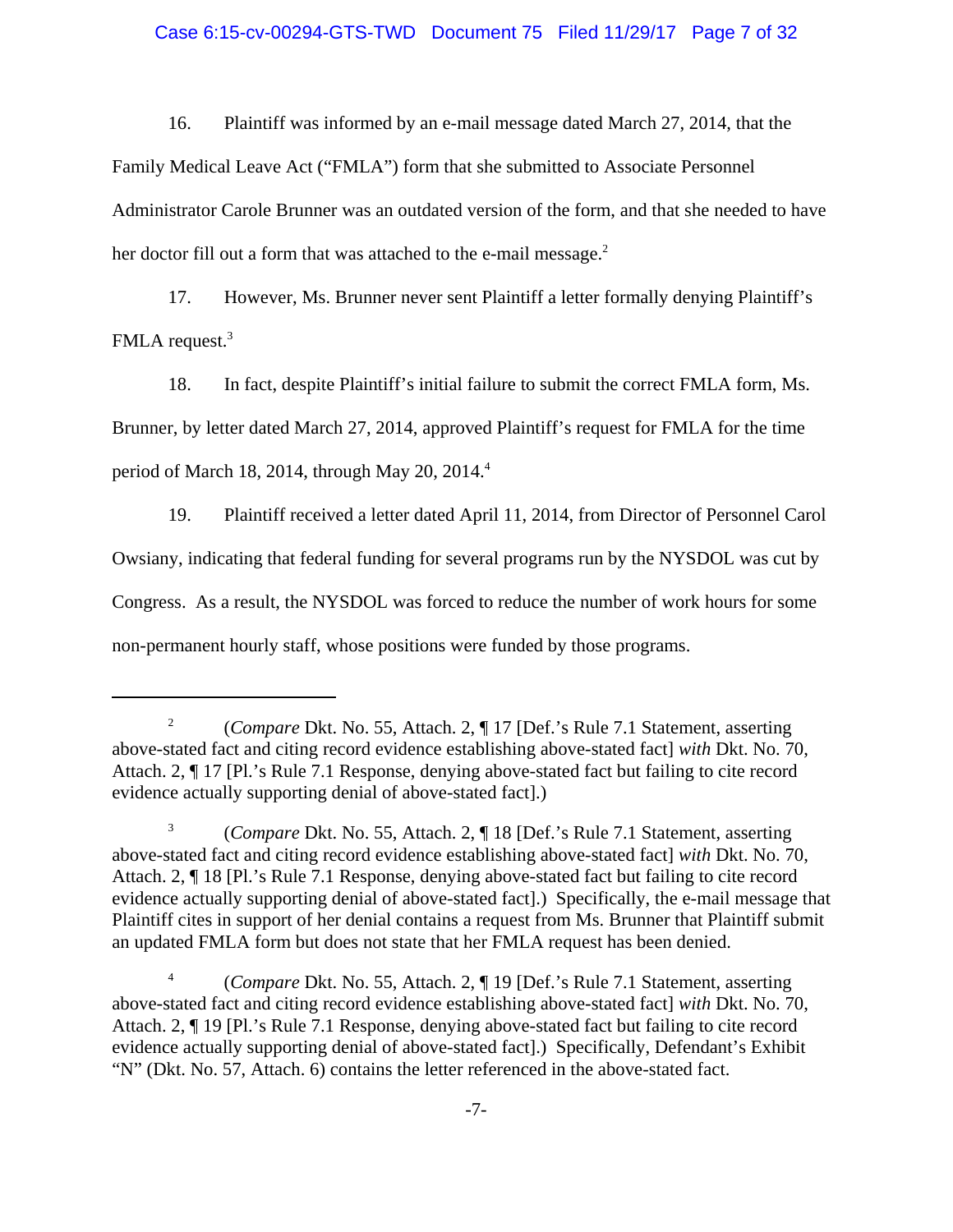## Case 6:15-cv-00294-GTS-TWD Document 75 Filed 11/29/17 Page 8 of 32

20. Ms. Owsiany's letter further indicated that Plaintiff's work hours would be reduced by 50%, effective May 15, 2014, but that she had been assigned to a shared work program that may allow her to collect partial unemployment insurance benefits.

21. An e-mail dated November 3, 2014, to counsel for the NYSDOL, explains that it was determined that three staff members in the Amsterdam Office would need to be reduced to part-time work at 50%.

22. Because all employees at the Amsterdam Office performed satisfactorily during the last quarter, designations for shared work were made based on the date of hire.

23. Plaintiff was chosen for the shared work program because she was the employee with the least seniority.

24. However, Plaintiff left her employment at the NYSDOL before her work hours were reduced by 50%.

25. Indeed, in a letter dated April 23, 2014, Plaintiff resigned from her position of Labor Services Representative-Trainee, indicating that her last day of work would be on May 7, 2014.

26. In her resignation letter, Plaintiff made no mention of any complaints of, or concerns about, a hostile work environment, discrimination, or retaliation.

27. In fact, Plaintiff's resignation letter states that "I would like to thank you for having me as a part of your team. I appreciate the time and patience you have shown in training me. Please acknowledge this letter of resignation and I wish you (and the team) every success in the future."

-8-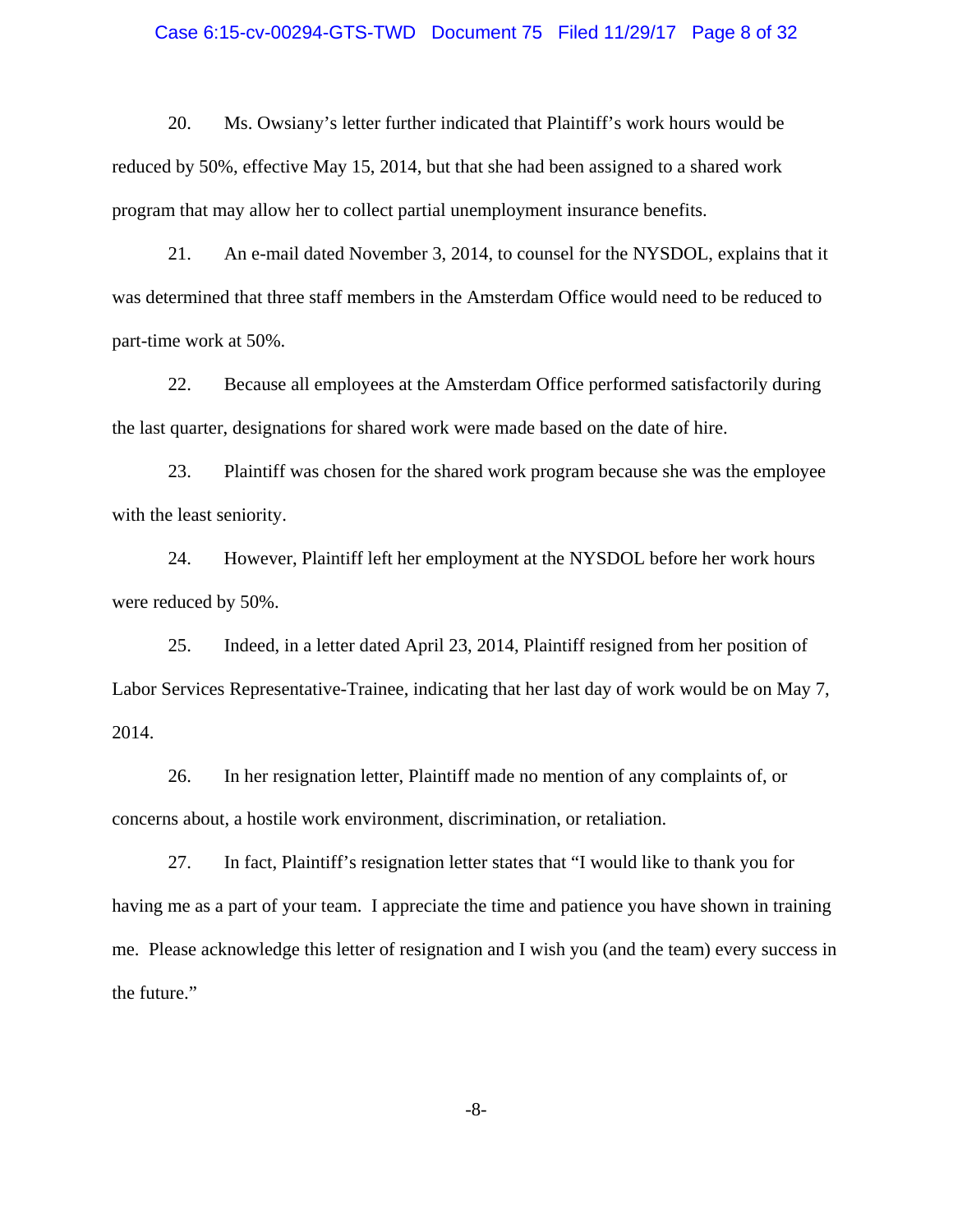## Case 6:15-cv-00294-GTS-TWD Document 75 Filed 11/29/17 Page 9 of 32

28. Plaintiff was never formally disciplined for any reason while employed by the NYSDOL.<sup>5</sup>

29. Plaintiff received employment performance evaluations during her employment with the NYSDOL.

30. Nothing changed with respect to the conditions of Plaintiff's employment as a result of her performance evaluations.

31. After she resigned, Plaintiff submitted a Charge of Discrimination to the New York State Division of Human Rights ("DHR"), dated August 11, 2014, alleging discrimination based on her race, retaliation and constructive discharge.

32. Plaintiff submitted a complaint to the NYSDOL's Division of Equal Opportunity Development ("DEOD"), alleging that she was discriminated and retaliated against based on her race by Susan Dufel.

33. A letter was sent to Plaintiff from an attorney from the Department of Labor explaining that an investigation was conducted with respect to Plaintiff's complaint that was filed with the DEOD and that a finding of no probable cause was made but that administrative action was recommended.

34. On December 12, 2014, the EEOC sent Plaintiff a right-to-sue letter indicating that "the Commission is unable to conclude that the information establishes a violation of Federal law on the part of the Respondent."

<sup>5</sup> (*Compare* Dkt. No. 55, Attach. 2, ¶ 29 [Def.'s Rule 7.1 Statement, asserting above-stated fact and citing record evidence establishing above-stated fact] *with* Dkt. No. 70, Attach. 2, ¶ 29 [Pl.'s Rule 7.1 Response, denying above-stated fact but failing to cite record evidence actually supporting denial of above-stated fact].)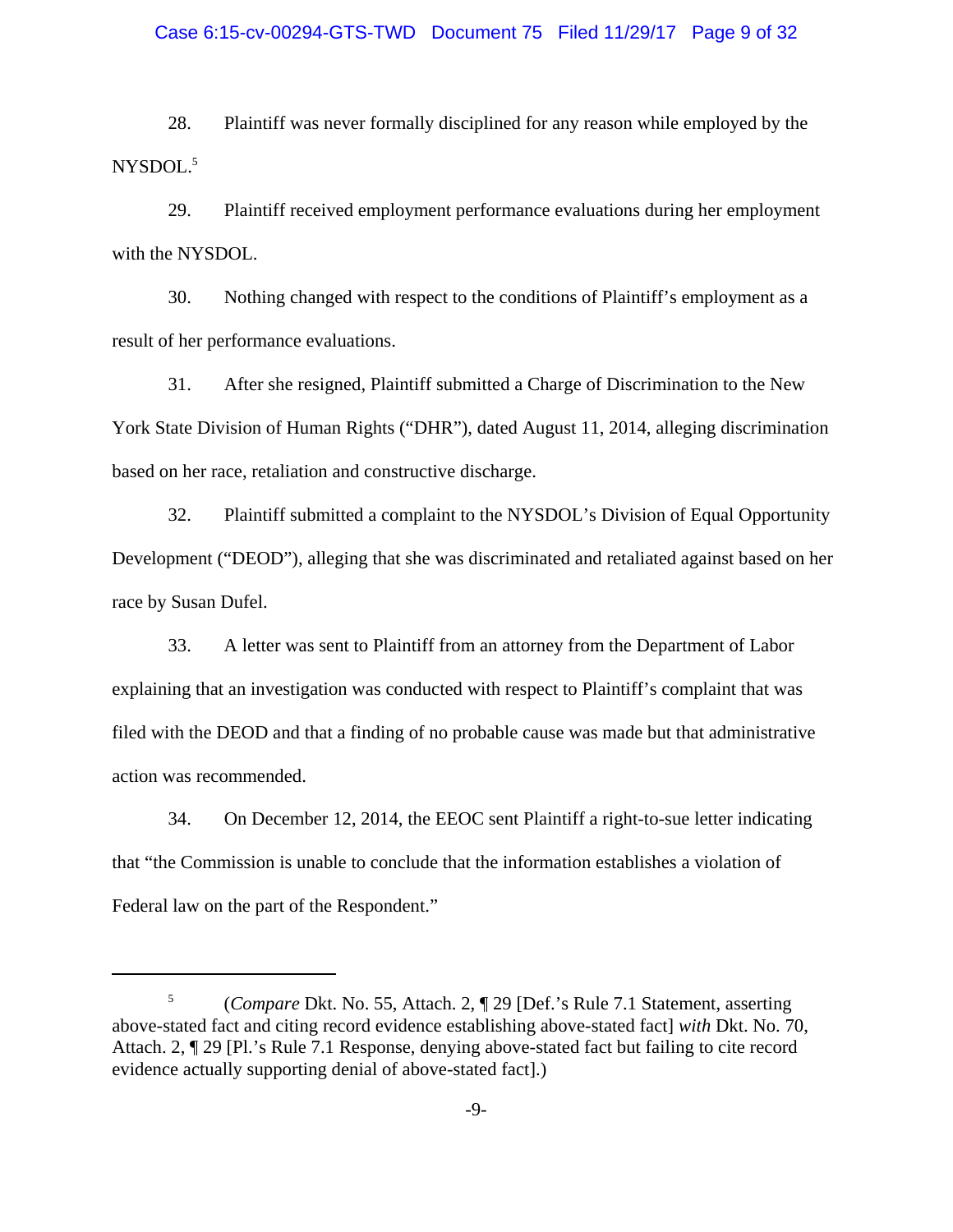## **C. The Parties' Briefing of Defendant's Motion**

## **1. Defendant's Memorandum of Law**

Generally, liberally construed, Defendant's motion asserts the following five arguments. (Dkt. No. 55, Attach. 1 [Def.'s Mem. of Law].)

First, Defendant argues that any acts of discrimination that occurred before October 16, 2013, are time-barred by the statute of limitations governing Title VII claims. (*Id.* at 7-9.)6

Second, Defendant argues that Plaintiff has failed to establish that she suffered an adverse employment action under circumstances giving rise to an inference of discrimination, which is necessary to demonstrate a *prima facie* discrimination claim. (*Id.* at 9-10.) Specifically, Defendant argues that Plaintiff did not suffer an adverse employment action for the following six reasons: (a) Plaintiff received "outstanding" or "satisfactory" scores on the majority of the criteria in her performance evaluations and, in any event, the terms or conditions of her employment were not adversely effected as a result of any performance evaluation; (b) even if Plaintiff's work was more closely monitored and/or scrutinized by her supervisors, the terms or conditions of her employment were not altered and any embarrassment or humiliation she may have suffered from verbal reprimands is insufficient to establish an adverse employment action; (c) Plaintiff has failed to demonstrate that her work environment was so intolerable that she was forced to resign from her position involuntarily or that any such work conditions were deliberately created because of her race; (d) the shared-work program cannot constitute an adverse employment action because Plaintiff was selected for that program on the basis that she

Page citations refer to the page numbers used on CM/ECF rather than the actual page numbers contained in the parties respective motion papers.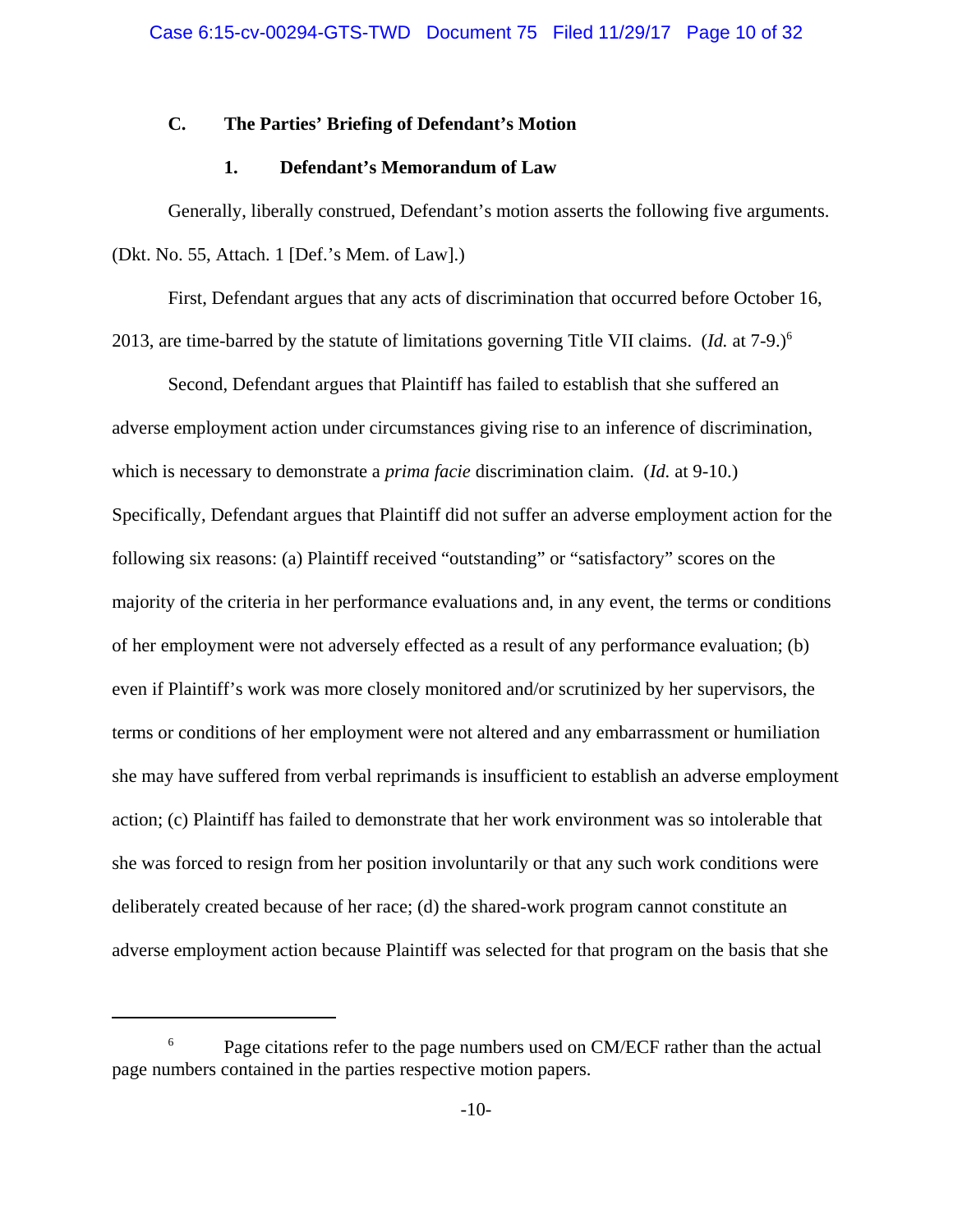## Case 6:15-cv-00294-GTS-TWD Document 75 Filed 11/29/17 Page 11 of 32

was the employee with the least seniority and, in any event, she resigned her position before her work hours were reduced; (e) any workplace policies or rules that Plaintiff alleges had an adverse impact on her and were meant to single her out for penalties lacks merit because Plaintiff has failed to submit any evidence that she was subjected to any penalties that qualify as adverse employment actions and, in any event, any changes to workplace policies applied to all employees and not just to Plaintiff; and (f) Plaintiff's request for leave pursuant to the FMLA was never denied (and was in fact approved) and therefore cannot serve as the basis for an adverse employment action. (*Id.* at 10-18.)

In addition, Defendant argues that, even if Plaintiff suffered an adverse employment action, she has failed to demonstrate that any of the alleged acts complained of occurred under circumstances giving rise to an inference of discrimination because (a) Ms. Dufel, who Plaintiff alleges was the one who primarily discriminated against her, was the individual who hired Plaintiff, and (b) Plaintiff has made only bald, conclusory assertions that the complained of acts occurred due to her protected status. (*Id.* at 18-19.) Moreover, Defendant argues that, even if Plaintiff has established a *prima facie* discrimination claim, it had legitimate, non-discriminatory reasons for its actions because (a) Plaintiff was never disciplined while she was employed at NYSDOL, (b) any performance evaluations that can arguably be perceived as negative were supported by Plaintiff's performance, and (c) any micro-managing or criticism of Plaintiff's work had nothing to do with her race but with Ms. Dufel's management style. (*Id.* at 19.)

Third, Defendant argues that Plaintiff's disparate treatment claim must fail because she has failed to identify any employee outside of her protected group, let alone how he or she was similarly situated. (*Id.* at 20.) Rather, Defendant argues that Plaintiff generally contends that

-11-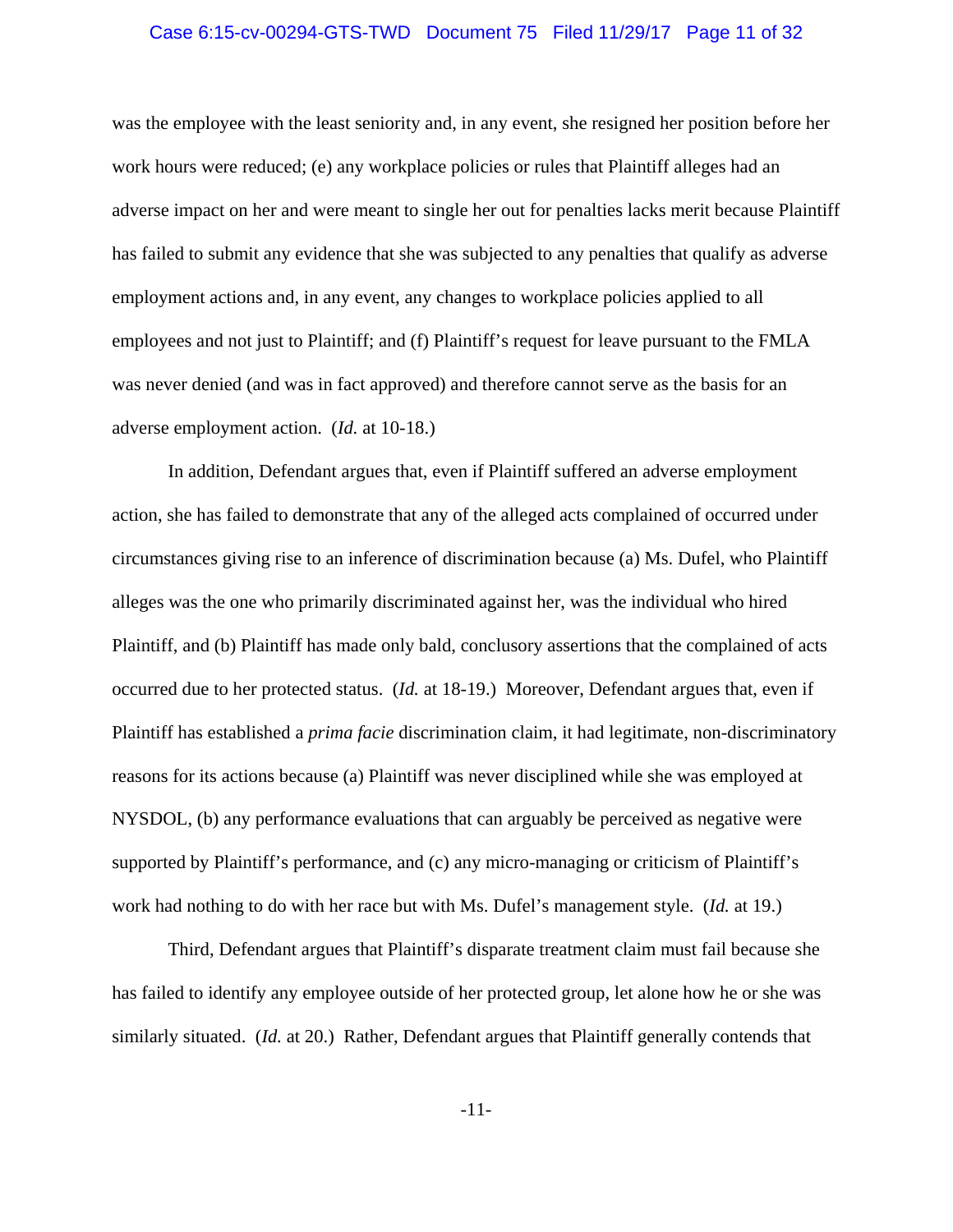## Case 6:15-cv-00294-GTS-TWD Document 75 Filed 11/29/17 Page 12 of 32

"Caucasian co-workers" were not subjected to the same scrutiny as she was and did not have to follow the policies and procedures of the office as closely as she did. (*Id.* at 20-21.) Similarly, Defendant argues that Plaintiff has failed to demonstrate that any employee of the NYSDOL acted with discriminatory intent or motive towards her. (*Id.* at 20-23.)

Fourth, Defendant argues that Plaintiff's hostile work environment claim must be dismissed for the following four reasons: (a) Plaintiff has failed to demonstrate that her work environment was permeated with discriminatory intimidation and ridicule that was sufficiently severe or pervasive to alter the terms or conditions of her employment; (b) there is no evidence that the alleged actions taken by Ms. Dufel (including allegedly yelling at Plaintiff in the presence of other employees, reprimanding her, and micro-managing Plaintiff's work) affected Plaintiff's future employment in any way; (c) although Plaintiff has submitted evidence that a co-worker informed her that two other employees had referred to Plaintiff's traditional clothing as "jungle dress," this information was given to Plaintiff second-hand, it took place at an unknown date and time, and it is insufficient to establish a hostile work environment claim; and (d) although Plaintiff initially resigned from her position by letter dated December 31, 2012, Plaintiff withdrew her resignation letter a week later and asked to have her job back, thereby demonstrating that the alleged discriminatory actions and insults that she endured were not sufficiently severe. (*Id.* at 23-27.)

Fifth, and finally, Defendant argues that Plaintiff's retaliation claims under Title VII and the First Amendment must be dismissed for the following four reasons: (a) Plaintiff has failed to submit evidence of any actions that were taken against her after she filed a complaint with the DEOD; (b) even if Plaintiff could establish that she suffered from an adverse employment action

-12-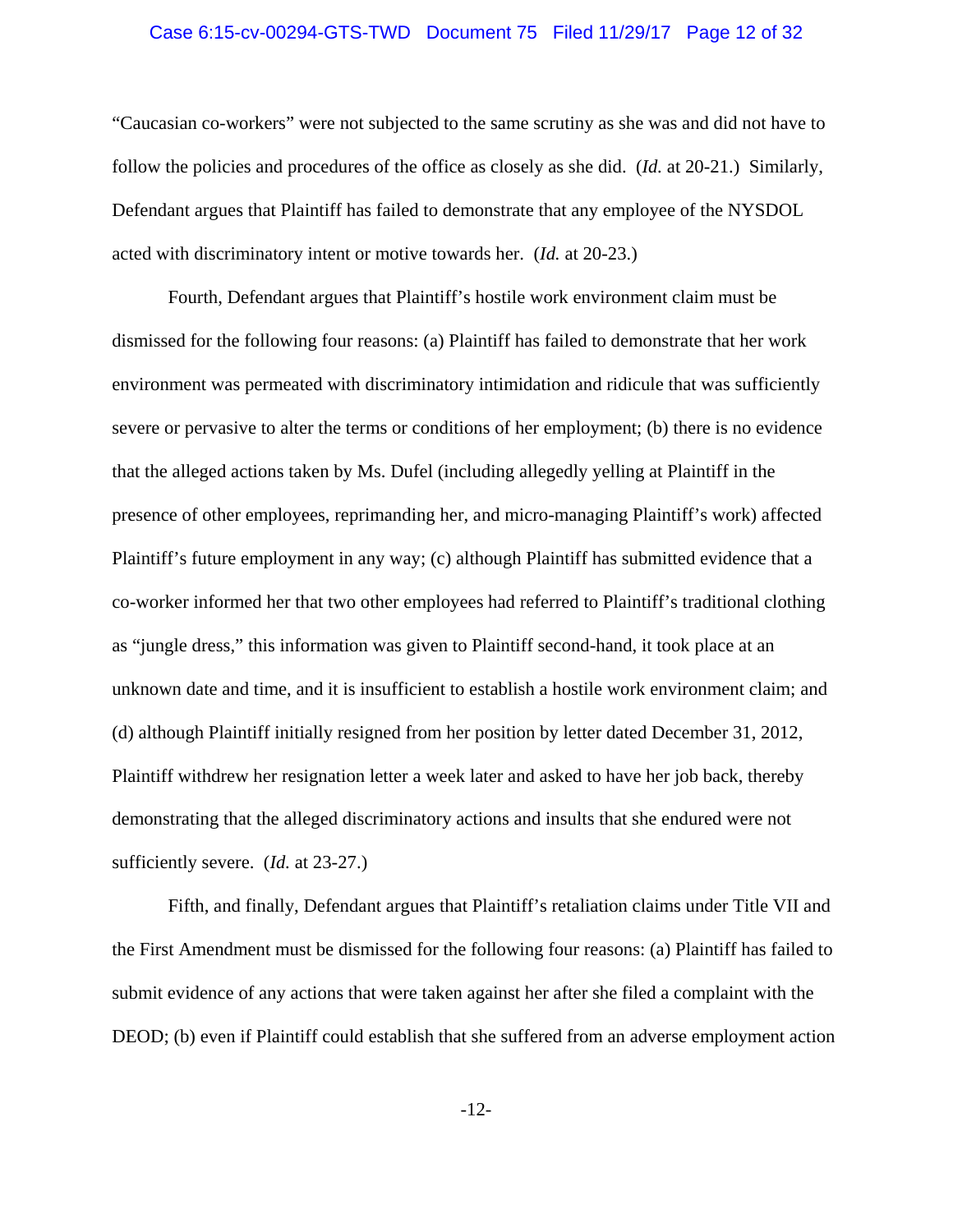## Case 6:15-cv-00294-GTS-TWD Document 75 Filed 11/29/17 Page 13 of 32

as a result of engaging in a protected activity, she cannot offer any evidence demonstrating a causal connection between the alleged protected activity and the adverse action; (c) with regard to her First Amendment retaliation claim, Plaintiff cannot demonstrate that she engaged in constitutionally protected speech because, when she expressed her concerns regarding potential violations of the Health Insurance Portability and Accountability Act ("HIPAA") by providing customer information to set up e-mail alerts for the SMART program, she was engaging in speech pursuant to her official duties as an employee of the NYSDOL and not as a citizen on a matter of public concern; and (d) in any event, Plaintiff has admitted that she was never disciplined in any way for anything that she said. (*Id.* at 27-31.)

## **2. Plaintiff's Opposition Memorandum of Law**

Generally, liberally construed, Plaintiff asserts the following three arguments in opposition to Defendant's motion. (Dkt. No. 70, Attach. 1 [Pl.'s Opp'n Mem. of Law].)

First, Plaintiff argues that her claims are not time-barred by the applicable statute of limitations because she has demonstrated that she was subjected to an ongoing discriminatory practice or policy, warranting application of the continuing-violation doctrine. (*Id.* at 2-3.)

Second, Plaintiff argues that her discrimination claim under Title VII should not be dismissed because she has submitted admissible record evidence demonstrating that (a) different evaluation standards were applied to her and changed capriciously when it supported Ms. Dufel's actions, (b) documentation was prepared to insulate Defendant from liability, (c) Ms. Dufel was the one who completed Plaintiff's evaluation while Ms. Mack was out on maternity leave, and (d) Plaintiff's resignation letter thanked Ms. Mack, and not Ms. Dufel, for her patience while training Plaintiff. (*Id.* at 6-7.)

-13-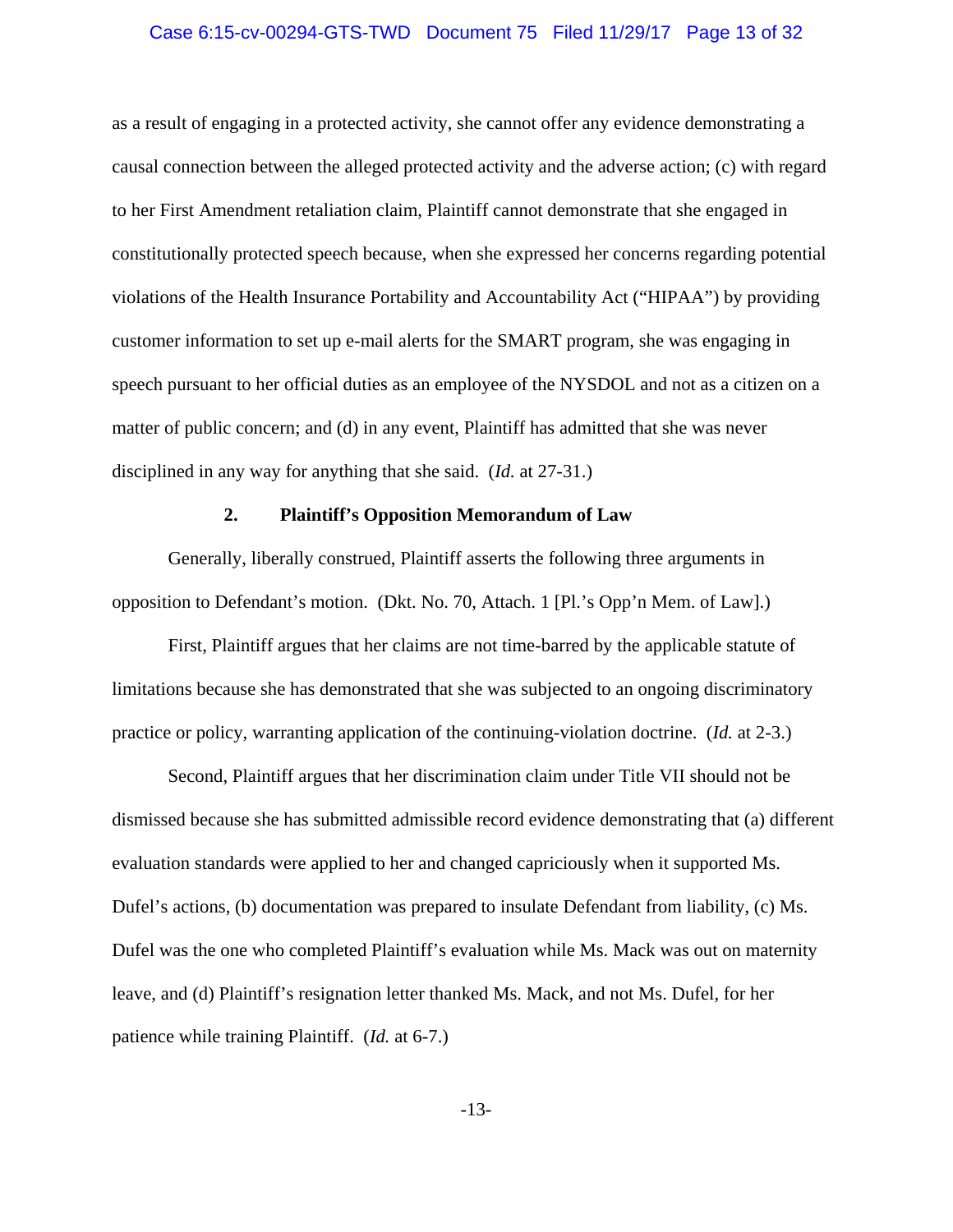## Case 6:15-cv-00294-GTS-TWD Document 75 Filed 11/29/17 Page 14 of 32

Third, and finally, Plaintiff argues that she has created a genuine dispute of material fact regarding whether a hostile work environment existed at the NYSDOL for the following four reasons: (a) co-workers felt comfortable referring to Plaintiff's clothing as "jungle dress" and referring to her smile as a "Camel smile," which was ignored by Ms. Mack when these incidents were reported to her; (b) Plaintiff was disciplined on numerous occasions in front of other coworkers; (c) Plaintiff was excluded from the daily morning ritual of greeting co-workers with "good morning" to the extent that her exclusion was noticed by other co-workers; and (d) it became regular practice to look for mistakes in Plaintiff's work to justify the imposition of discipline. (*Id.* at 3-4, 6-7, 10.)

## **3. Defendant's Reply Memorandum of Law**

In reply to Plaintiff's opposition memorandum of law, Defendant makes the following four arguments. (Dkt. No. 74 [Def.'s Reply Mem. of Law].)

First, Defendant reiterates its argument that, because the continuing-violation doctrine does not apply to Plaintiff's claims, any claims that accrued before October 16, 2013, are timebarred. (*Id.* at 6-7.)

Second, Defendant argues that, because Plaintiff has failed to oppose its arguments regarding her failure to establish a *prima facie* discrimination claim, under this Court's Local Rules Defendant must show only that its arguments possess facial merit to be successful. (*Id.* at 7-8.) In any event, Defendant argues that it has set forth legitimate, nondiscriminatory reasons for the acts Plaintiff claims were discriminatory. (*Id.* at 8.)

With respect to Plaintiff's disparate treatment claim, Defendant argues that Plaintiff has failed to identify any employee outside of her protected group who was similarly situated to her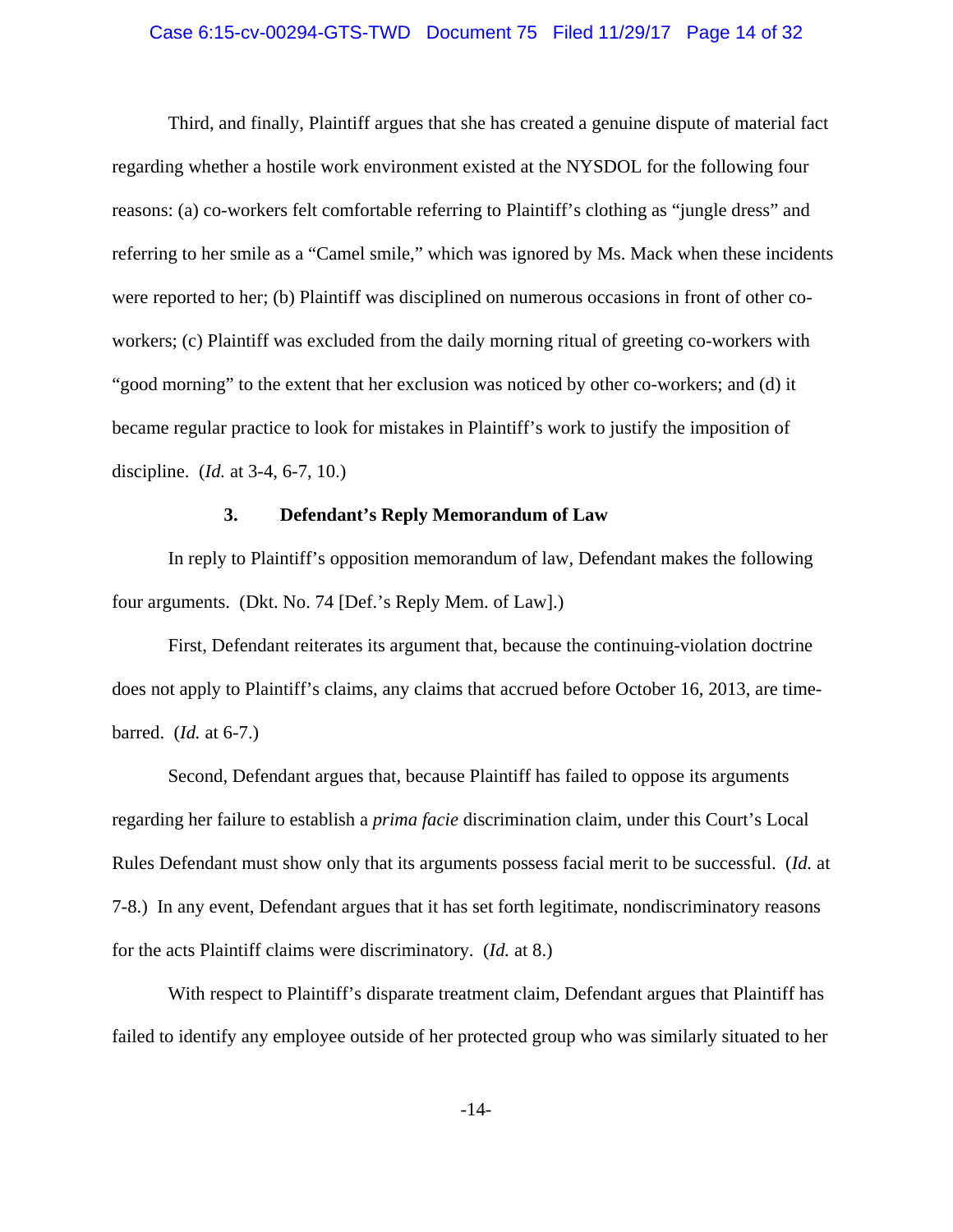## Case 6:15-cv-00294-GTS-TWD Document 75 Filed 11/29/17 Page 15 of 32

or demonstrate that other employees of her race were subjected to similar acts while Caucasian employees were treated more favorably. (*Id.* at 9.) Defendant further argues that Plaintiff has failed to demonstrate that she suffered an adverse employment action and that she has admitted that nothing changed with respect to the conditions of her employment as a result of her performance evaluations. (*Id.* at 10.) Similarly, Defendant argues that Plaintiff has not provided any evidence that her supervisors acted with a discriminatory intent or motive. (*Id.* at 10-11.)

Third, with respect to Plaintiff's hostile work environment claim, Defendant argues that Plaintiff has injected the following two new claims through her opposition memorandum of law: (a) that she was discriminated against on the basis of her national origin; and (b) that co-workers referred to her smile as a "Camel smile." (*Id.* at 11-12.) With respect to Plaintiff's claim based on national origin, Defendant argues that she never indicated in her complaint to the DHR that she was alleging any discrimination based on her national origin. (*Id.* at 11.) Indeed, Defendant argues that the "national origin" box on the DHR complaint was left unchecked. (*Id.*) Furthermore, Defendant argues that a national origin claim cannot be considered because Plaintiff failed to administratively exhaust any such claim. (*Id.* at 12.) Similarly, Defendant argues that any claim that co-workers referred to Plaintiff's smile as a "Camel smile" has never been made previously, despite ample opportunity for Plaintiff to make this claim in her Complaint, in discovery responses, and during her deposition. (*Id.*)

With respect to the remaining portions of Plaintiff's hostile work environment claim, Defendant argues that Plaintiff has failed to demonstrate that the incidents that she alleges created a hostile work environment were severe and pervasive or that they amounted to a change in the terms and conditions of her employment. (*Id.* at 13-14.)

-15-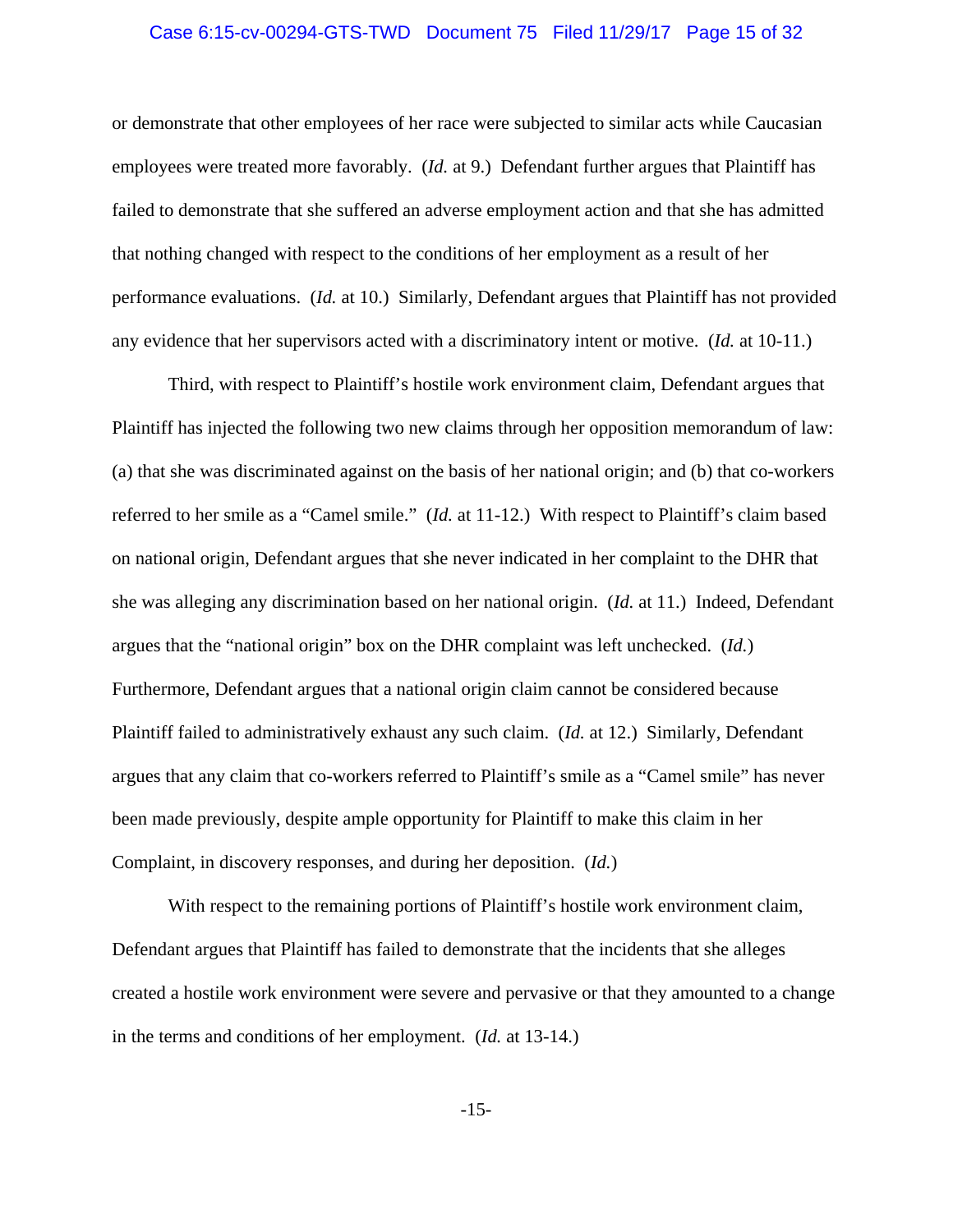Fourth, and finally, Defendant argues that Plaintiff has failed to oppose its arguments regarding dismissal of her retaliation claims. (*Id.* at 14.) Therefore, Defendant argues that, because it has met its modest burden in support of dismissal, Plaintiff's retaliation claims must be dismissed. (*Id.*)

## **II. LEGAL STANDARD GOVERNING A MOTION FOR SUMMARY JUDGMENT**

Under Fed. R. Civ. P. 56, summary judgment is warranted if "the movant shows that there is no genuine dispute as to any material fact and that the movant is entitled to a judgment as a matter of law." Fed. R. Civ. P. 56(a). A dispute of fact is "genuine" if "the [record] evidence is such that a reasonable jury could return a verdict for the [non-movant]." *Anderson v.* Liberty Lobby, Inc., 477 U.S. 242, 248 (1986).<sup>7</sup> As for the materiality requirement, a dispute of fact is "material" if it "might affect the outcome of the suit under the governing law . . . . Factual disputes that are irrelevant or unnecessary will not be counted." *Anderson*, 477 U.S. at 248.

In determining whether a genuine issue of material fact exists, the Court must resolve all ambiguities and draw all reasonable inferences against the movant. *Anderson*, 477 U.S. at 255. In addition, "[the movant] bears the initial responsibility of informing the district court of the basis for its motion, and identifying those portions of the . . . [record] which it believes demonstrate[s] the absence of any genuine issue of material fact." *Celotex v. Catrett*, 477 U.S. 317, 323-24 (1986). However, when the movant has met its initial burden, the non-movant must come forward with specific facts showing a genuine issue of material fact for trial. Fed. R. Civ. P.  $56(a)$ , $(c)$ , $(e)$ .

<sup>&</sup>lt;sup>7</sup> As a result, "[c]onclusory allegations, conjecture and speculation  $\dots$  are insufficient to create a genuine issue of fact." *Kerzer v. Kingly Mfg.*, 156 F.3d 396, 400 (2d Cir. 1998) [citation omitted]. As the Supreme Court has explained, "[The non-movant] must do more than simply show that there is some metaphysical doubt as to the material facts." *Matsushita Elec. Indus. Co., Ltd. v. Zenith Radio Corp.*, 475 U.S. 574, 585-86 (1986).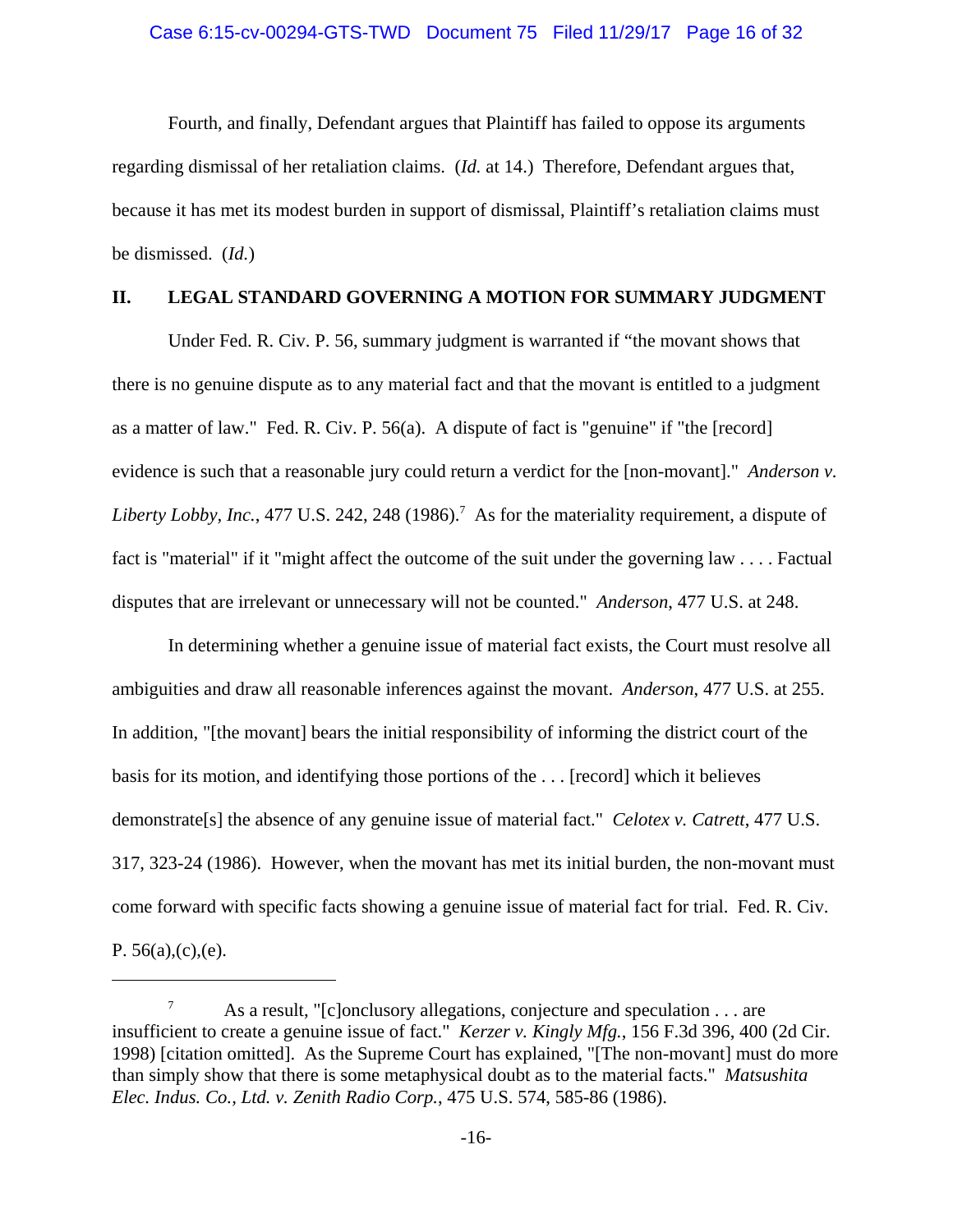## Case 6:15-cv-00294-GTS-TWD Document 75 Filed 11/29/17 Page 17 of 32

Implied in the above-stated burden-shifting standard is the fact that, where a non-movant fails to respond to a motion for summary judgment, a district court has no duty to perform an independent review of the record to find proof of a factual dispute–even if that non-movant is proceeding *pro se*. 8 (This is because the Court extends special solicitude to the *pro se* litigant largely by ensuring that he or she has received notice of the consequences of failing to properly respond to the motion for summary judgment.) $9$  As has often been recognized by both the Supreme Court and Second Circuit, even *pro se* litigants must obey a district court's procedural rules.<sup>10</sup> Of course, when a non-movant fails to respond to a motion for summary judgment, "[t]he fact that there has been no [such] response  $\dots$  does not  $\dots$  [by itself] mean that the motion is to be granted automatically." *Champion v. Artuz*, 76 F.3d 483, 486 (2d Cir. 1996). Rather, as indicated above, the Court must assure itself that, based on the undisputed material facts, the law indeed warrants judgment for the movant. *Champion*, 76 F.3d at 486; *Allen v. Comprehensive Analytical Group, Inc.*, 140 F. Supp.2d 229, 232 (N.D.N.Y. 2001) (Scullin, C.J.); N.D.N.Y. L.R. 7.1(b)(3). What the non-movant's failure to respond to the motion does is lighten the movant's burden.

For these reasons, this Court has often enforced Local Rule 7.1(a)(3) by deeming facts set forth in a movant's statement of material facts to be admitted, where (1) those facts are supported by evidence in the record, and (2) the non-movant has failed to properly respond to that

<sup>8</sup> *Cusamano v. Sobek*, 604 F. Supp.2d 416, 426 & n.2 (N.D.N.Y. 209) (Suddaby, J.) (citing cases).

<sup>9</sup> *Cusamano*, 604 F. Supp.2d at 426 & n.3 (citing cases).

<sup>10</sup> *Cusamano*, 604 F. Supp.2d at 426-27 & n.4 (citing cases).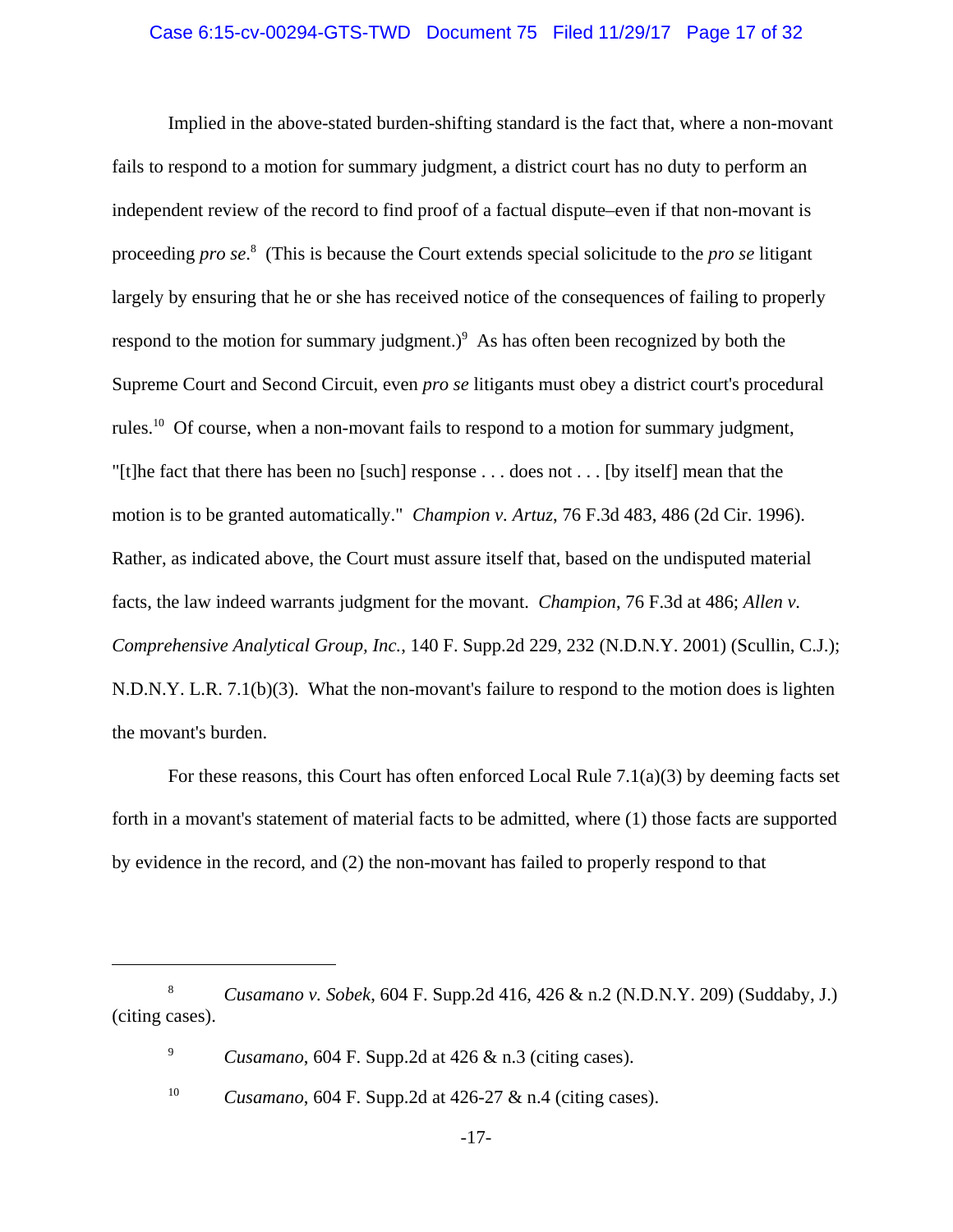statement,<sup>11</sup>-even where the non-movant was proceeding *pro se*.<sup>12</sup>

Similarly, in this District, where a non-movant has failed to respond to a movant's properly filed and facially meritorious memorandum of law, the non-movant is deemed to have "consented" to the legal arguments contained in that memorandum of law under Local Rule 7.1(b)(3).<sup>13</sup> Stated another way, when a non-movant fails to oppose a legal argument asserted by a movant, the movant may succeed on the argument by showing that the argument possess facial merit, which has appropriately been characterized as a "modest" burden. *See* N.D.N.Y. L.R. 7.1(b)(3) ("Where a properly filed motion is unopposed and the Court determined that the moving party has met its burden to demonstrate entitlement to the relief requested therein . . . ."); *Rusyniak v. Gensini*, 07-CV-0279, 2009 WL 3672105, at \*1, n.1 (N.D.N.Y. Oct. 30, 2009) (Suddaby, J.) (collecting cases); *Este-Green v. Astrue*, 09-CV-0722, 2009 WL 2473509, at \*2 & n.3 (N.D.N.Y. Aug. 7, 2009) (Suddaby, J.) (collecting cases).

<sup>&</sup>lt;sup>11</sup> Among other things, Local Rule 7.1(a)(3) requires that the non-movant file a response to the movant's Statement of Material Facts, which admits or denies each of the movant's factual assertions in matching numbered paragraphs, and supports any denials with a specific citation to the record where the factual issue arises. N.D.N.Y. L. R. 7.1(a)(3).

<sup>12</sup> *Cusamano*, 604 F. Supp.2d at 427 & n.6 (citing cases).

<sup>13</sup> *See*, *e.g.*, *Beers v. GMC*, 97-CV-0482, 1999 U.S. Dist. LEXIS 12285, at \*27-31 (N.D.N.Y. March 17, 1999) (McCurn, J.) (deeming plaintiff's failure, in his opposition papers, to oppose several arguments by defendants in their motion for summary judgment as consent by plaintiff to the granting of summary judgment for defendants with regard to the claims that the arguments regarded, under Local Rule 7.1[b][3]; *Devito v. Smithkline Beecham Corp.*, 02-CV-0745, 2004 WL 3691343, at \*3 (N.D.N.Y. Nov. 29, 2004) (McCurn, J.) (deeming plaintiff's failure to respond to "aspect" of defendant's motion to exclude expert testimony as "a concession by plaintiff that the court should exclude [the expert's] testimony" on that ground).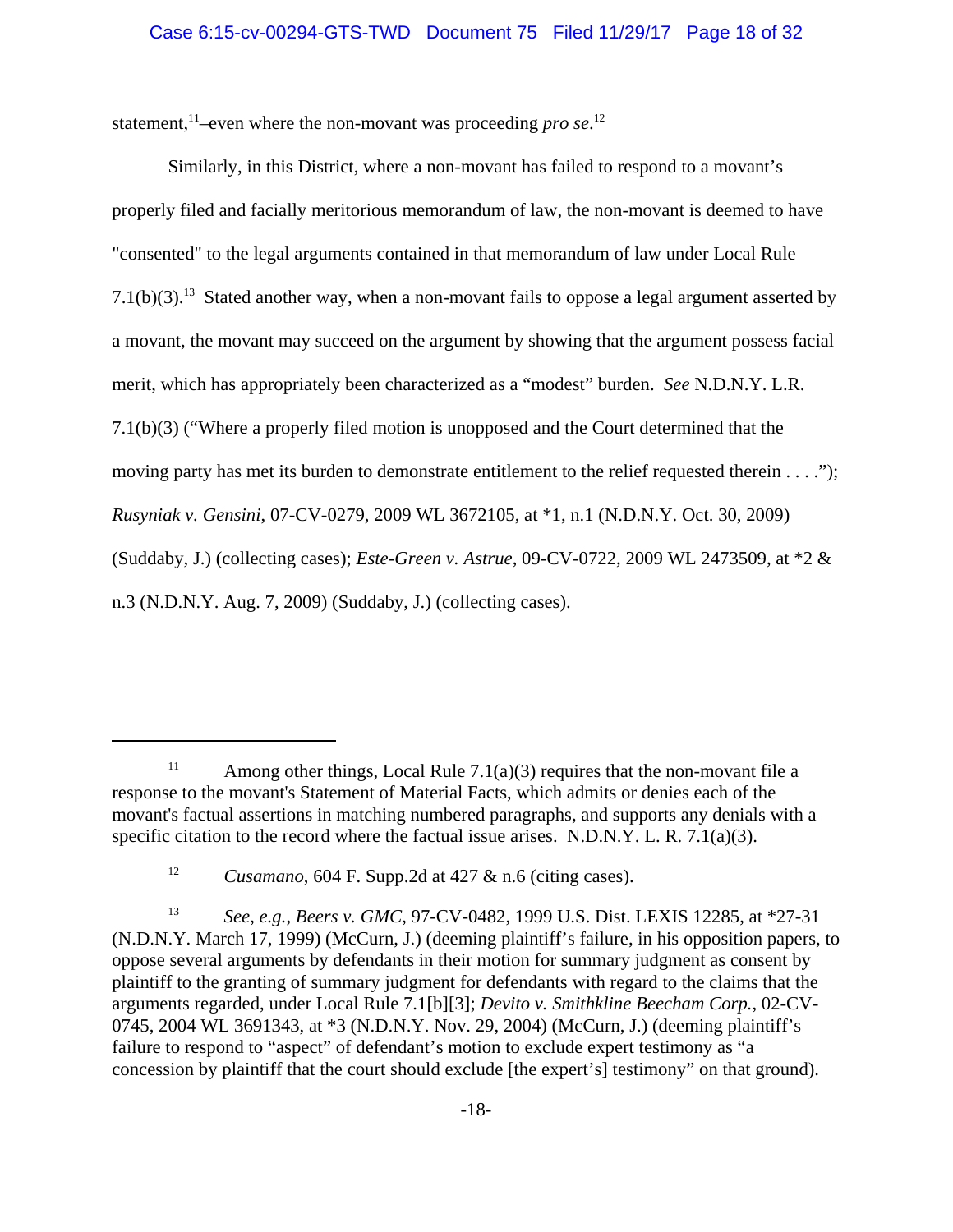## **III. ANALYSIS**

## **A. Whether any of Plaintiff's Claims Arising Before October 16, 2013, Are Barred by the Applicable Statute of Limitations**

After carefully considering the matter, the Court answers this question in the affirmative for the reasons set forth below.

"A plaintiff may bring a claim under Title VII only for acts of discrimination that occurred within the statutory period set by 42 U.S.C. § 2000e-5(e)(1)." *Edner v. NYCTA-MTA*, 134 F. Supp. 3d 657, 663 (E.D.N.Y. 2015) (internal quotation marks omitted). "Under that provision, where the claimant has already filed the charge with a state or local equal employment agency, the claimant must bring the Title VII claim within 300 days of the alleged discriminatory action." *Edner*, 134 F. Supp. 3d at 663 (internal quotation marks omitted). "This 300-day time period acts as a statute of limitations and claims arising from acts that occurred more than 300 days prior to the employee's filing of a charge of discrimination with the EEOC are time-barred." *Id.*

Here, Defendant argues, and Plaintiff does not dispute, that Plaintiff filed her charge of discrimination with the New York State DHR on August 11, 2014, which was automatically sent to the EEOC for dual filing purposes and received by the EEOC on August 14, 2014. Defendant therefore argues that all of Plaintiff's claims arising before October 16, 2013, are untimely. Plaintiff relies on the continuing-violation doctrine in support of her position that her claims are timely. Pursuant to the continuing-violation doctrine, "if a Title VII plaintiff files an EEOC charge that is timely as to any incident of discrimination in furtherance of an ongoing policy of discrimination, all claims of acts of discrimination under that policy will be timely even if they would be untimely standing alone." *Fouche v. St. Charles Hosp.*, 43 F. Supp. 3d 206, 213

-19-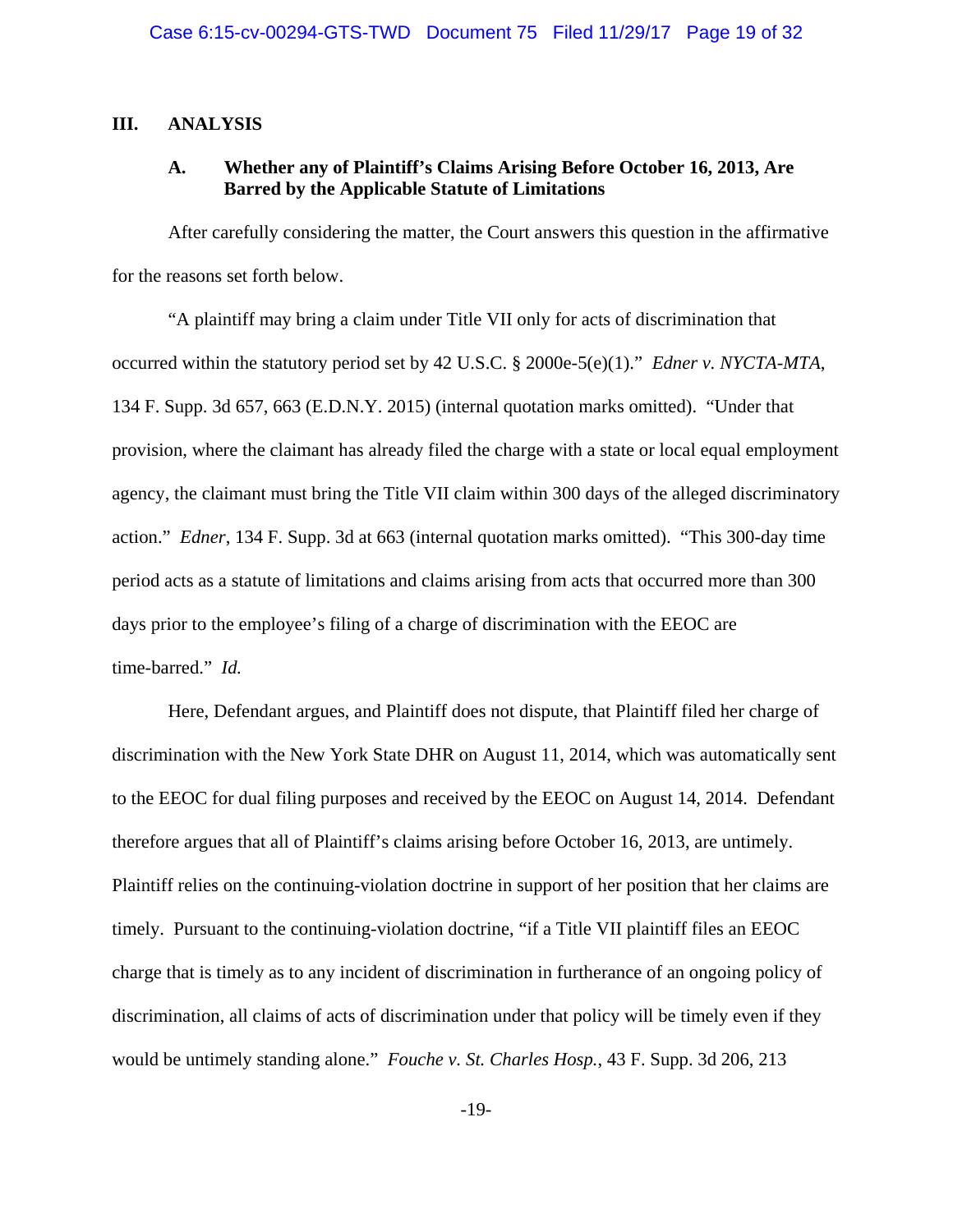## Case 6:15-cv-00294-GTS-TWD Document 75 Filed 11/29/17 Page 20 of 32

(E.D.N.Y. 2014) (internal quotation marks omitted). "Thus, in other words, this exception applies for claims that the discriminatory acts were part of a continuing policy and practice of prohibited discrimination . . . so long as one act of discrimination in furtherance of the ongoing policy occurred within the limitations period." *Fouche*, 43 F. Supp. 3d at 213 (internal quotation marks omitted). "On the other hand, discrete acts do not fall within the exception and each discrete act starts a new clock for filing charges alleging that act." *Id.*

"As a general rule, courts in the Second Circuit have viewed continuing violation arguments with disfavor." *De La Peña v. Metro. Life Ins. Co.*, 953 F. Supp. 2d 393, 407 (E.D.N.Y. 2013) (internal quotation marks omitted), *aff'd*, 552 F. App'x 98 (2d Cir. 2014). Thus, only "compelling circumstances will warrant the application of the exception to the statute of limitations." *De La Peña*, 953 F. Supp. 2d at 407.

In the present case, Defendant has shown that some of the alleged discriminatory acts took place before October 16, 2013. Moreover, Plaintiff, in her opposition memorandum of law, failed to include any dates in support of her argument that certain acts should be considered timely as part of a discriminatory policy or practice at the NYSDOL. (Dkt. No. 70, Attach. 1, at 3-4 [Pl.'s Opp'n Mem. of Law].) In any event, the Court finds that, to the extent Plaintiff relies on Defendant's various alleged reprimands or negative performance reviews, these are discrete acts and Plaintiff fails to demonstrate that these acts were in furtherance of a discriminatory policy or practice of discriminating against African-American employees. *See Lambert v. Genesee Hosp.*, 10 F.3d 46, 53 (2d Cir. 1993) (holding that "multiple incidents of discrimination, even similar ones, that are not the result of a discriminatory policy or mechanism do not amount to a continuing violation"); *Butts v. City of New York Dep't of Hous. Pres. & Dev.*, 990 F.2d

-20-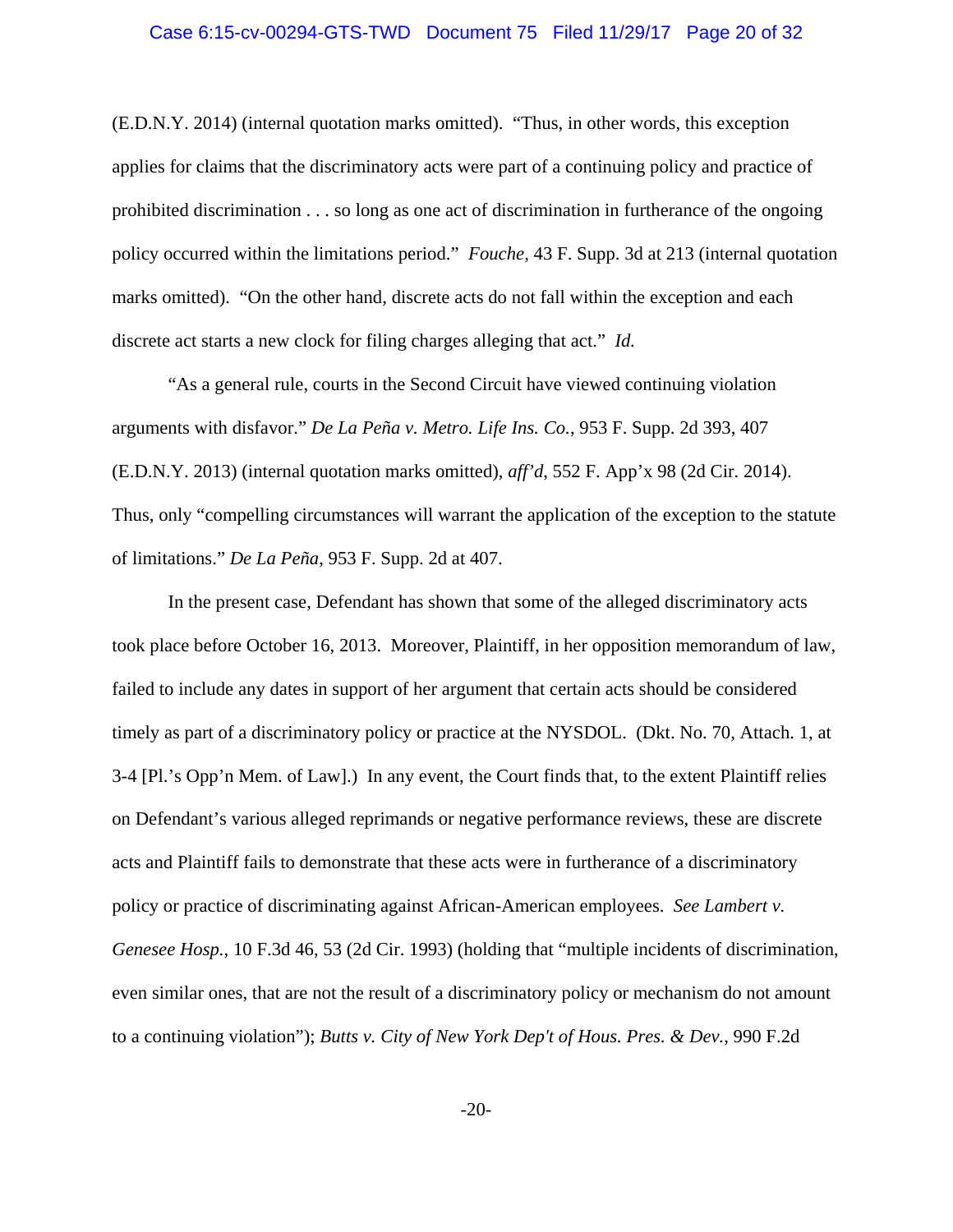## Case 6:15-cv-00294-GTS-TWD Document 75 Filed 11/29/17 Page 21 of 32

1397, 1404 (2d Cir. 1993) (stating that "continuous violation exception applies only where discrimination is accomplished through a specific official policy or mechanism"); *Valtchev v. City of New York*, 400 F. App'x 586, 589 (2d Cir. 2010) (affirming the district court's finding that the plaintiff's negative evaluations and disciplinary proceedings were only discrete acts that did not trigger the continuing violation exception); *Edner v. NYCTA-MTA*, 134 F. Supp. 3d 657, 664 (E.D.N.Y. 2015) ("Such discrete acts include termination, disparate disciplining, and negative performance evaluations.") (collecting cases).

Although the Court finds that the continuing-violation doctrine does not apply to a portion of Plaintiff's claims, the Court would still dismiss that portion of Plaintiff's claims, along with the remaining portion of Plaintiff's claims, for the reasons set forth below.

## **B. Whether Plaintiff's Discrimination Claims Under Title VII Must Be Dismissed**

After carefully considering the matter, the Court answers this question in the affirmative for the reasons stated by Defendant in its memoranda of law. (Dkt. No. 55, Attach. 1, at 9-23 [Def.'s Mem. of Law]; Dkt. No. 74, at 7-11 [Def.'s Reply Mem. of Law].) To those reasons, the Court adds the following analysis.

Plaintiff's "Title VII discrimination claim is governed by *McDonnell Douglas*." *Dooley v. JetBlue Airways Corp.*, 636 F. App'x 16, 19-20 (2d Cir. 2015) (citing *Ya-Chen Chen v. City Univ. of N.Y.*, 805 F.3d 59, 73-74 [2d Cir. 2015]). "Under the *McDonnell Douglas* framework, [the plaintiff] bears the burden of establishing a prima facie case of discrimination by showing (1) [s]he belonged to a protected class; (2) [s]he was qualified for the position [s]he held; (3) [s]he suffered an adverse employment action; and (4) that the adverse employment action occurred under circumstances giving rise to an inference of discriminatory intent." *Tolbert v.*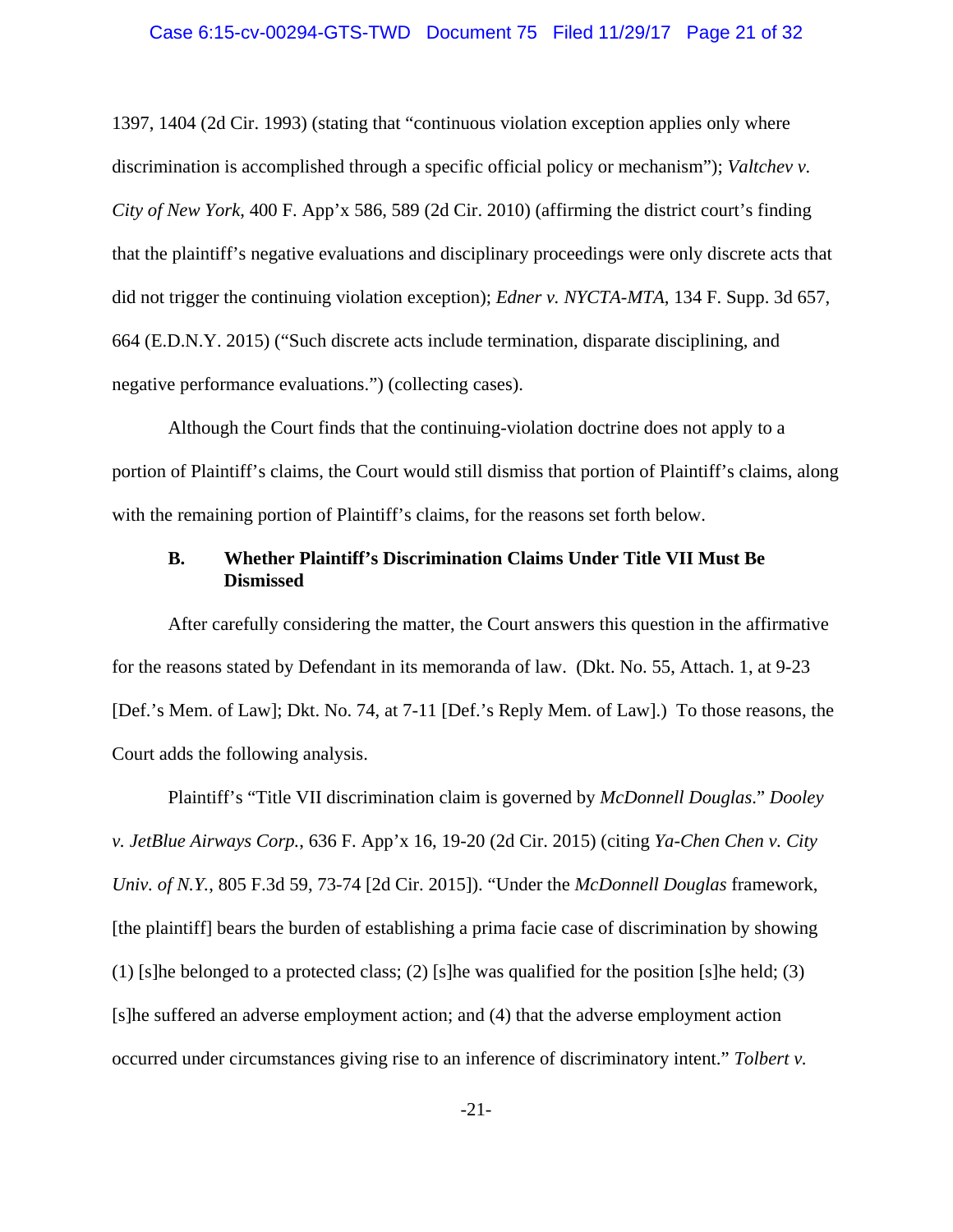*Smith*, 790 F.3d 427, 435 (2d Cir. 2015) (internal quotation marks omitted). As discussed above in Part I.C.1. of this Decision and Order, Defendant concedes that Plaintiff has satisfied the first two elements of this test. Therefore, the Court will focus its analysis on the third and fourth elements.

#### **1. Whether Plaintiff Suffered an Adverse Employment Action**

"In this circuit, an adverse employment action is a 'materially adverse change in the terms and conditions of employment.'" *Islamic Soc'y of Fire Dep't Pers. v. City of N.Y.*, 205 F. Supp. 2d 75, 83 (E.D.N.Y. 2002) (quoting *Weeks v. N.Y. State (Div. of Parole)*, 273 F.3d 76, 85 [2d Cir. 2001]). Although "[t]he employment action need not involve job termination or a reduction in wages, . . . 'not every unpleasant matter short of [discharge or demotion] creates a cause of action.'" *Islamic Soc'y*, 205 F. Supp. 2d at 83 (quoting *Richardson v. N.Y. State Dep't of Corr. Serv.*, 180 F.3d 426, 446 [2d Cir. 1999]); *Terry v. Ashcroft*, 336 F.3d 128, 138 (2d Cir. 2003) (noting that an adverse employment action is "more disruptive than a mere inconvenience or an alteration of job responsibilities"). The Supreme Court has "made it clear that conduct must be extreme to amount to a change in the terms and conditions of employment." *Faragher v. City of Boca Raton*, 524 U.S. 775, 788 (1998).

In this regard, "[t]here are no 'bright-line rules' for determining whether an employee has suffered an adverse employment action," and so courts are required to "'pore over each case to determine whether the challenged employment action reaches the level of 'adverse.'" *Islamic Soc'y*, 205 F. Supp. 2d at 83 (quoting *Richardson*, 180 F.3d at 446). However, courts in this Circuit have come to agree that certain employment actions will almost always constitute an adverse employment action. For example, the Second Circuit has noted that, for purposes of

-22-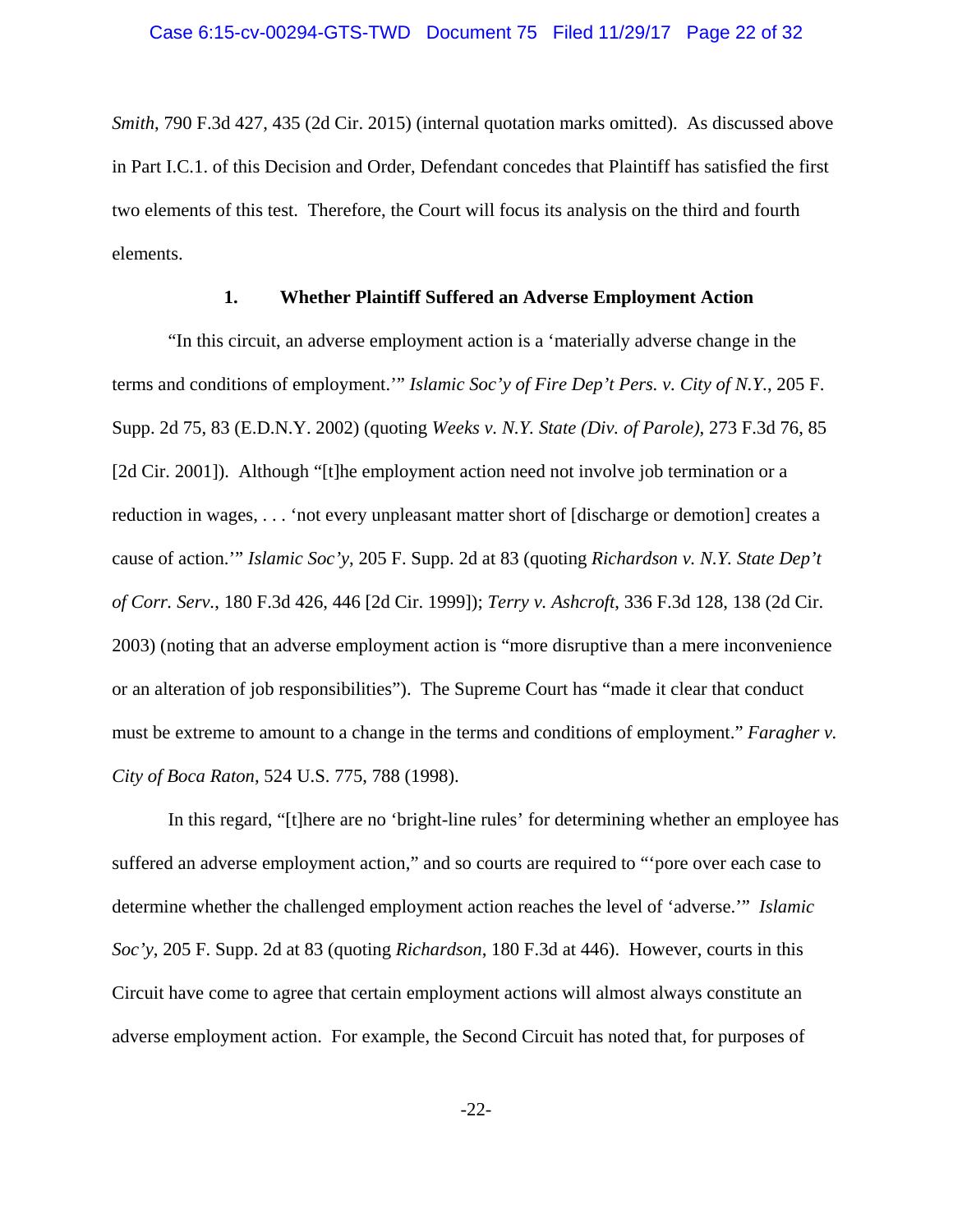#### Case 6:15-cv-00294-GTS-TWD Document 75 Filed 11/29/17 Page 23 of 32

Title VII, an adverse employment action generally includes "termination of employment, a demotion evidenced by a decrease in wage or salary, a less distinguished title, a material loss of benefits, significantly diminished material responsibilities, or other indices . . . unique to a particular situation." *Terry*, 336 F.3d at 138. Conversely, "[c]riticism of an employee in the course of evaluating and correcting her work is not, in itself, a materially adverse employment action." *Hughes v. Xerox Corp.*, 37 F. Supp. 3d 629, 642 (W.D.N.Y. 2014) (internal quotation marks omitted). Nor is "[a] negative evaluation alone, absent some accompanying adverse result such as demotion, diminution of wages, or other tangible loss," considered an adverse employment action. *Browne v. City Univ. of N.Y.*, 419 F. Supp. 2d 315, 333-34 (E.D.N.Y. 2005) (citations omitted).

In the present case, Plaintiff has failed to oppose the majority of Defendant's arguments regarding whether she suffered an adverse employment action. (*Compare* Dkt. No. 55, Attach. 1, at 10-18 [Def.'s Mem. of Law] *with* Dkt. No. 70, Attach. 1, at 4-11 [Pl.'s Opp'n Mem. of Law].) As discussed above in Part II of this Decision and Order, in this District, when a nonmovant willfully fails to oppose a legal argument asserted by a movant, the movant's burden with regard to that argument is lightened, such that, in order to succeed on that argument, the movant need only show that the argument possess facial merit, which has appropriately been characterized as a "modest" burden. Compliance with the Court's Local Rules applies to *pro se* litigants as well as represented litigants.<sup>14</sup> The Court finds that, at the very least, Defendant has met that modest threshold burden. In any event, the Court would grant this portion of

<sup>14</sup> The docket reflects that, on March 13, 2015, a copy of the Northern District's *Pro Se* Handbook was issued and explained to Plaintiff, which contains a notice of the consequences of failing to properly oppose a motion for summary judgment. (Dkt. No. 3.)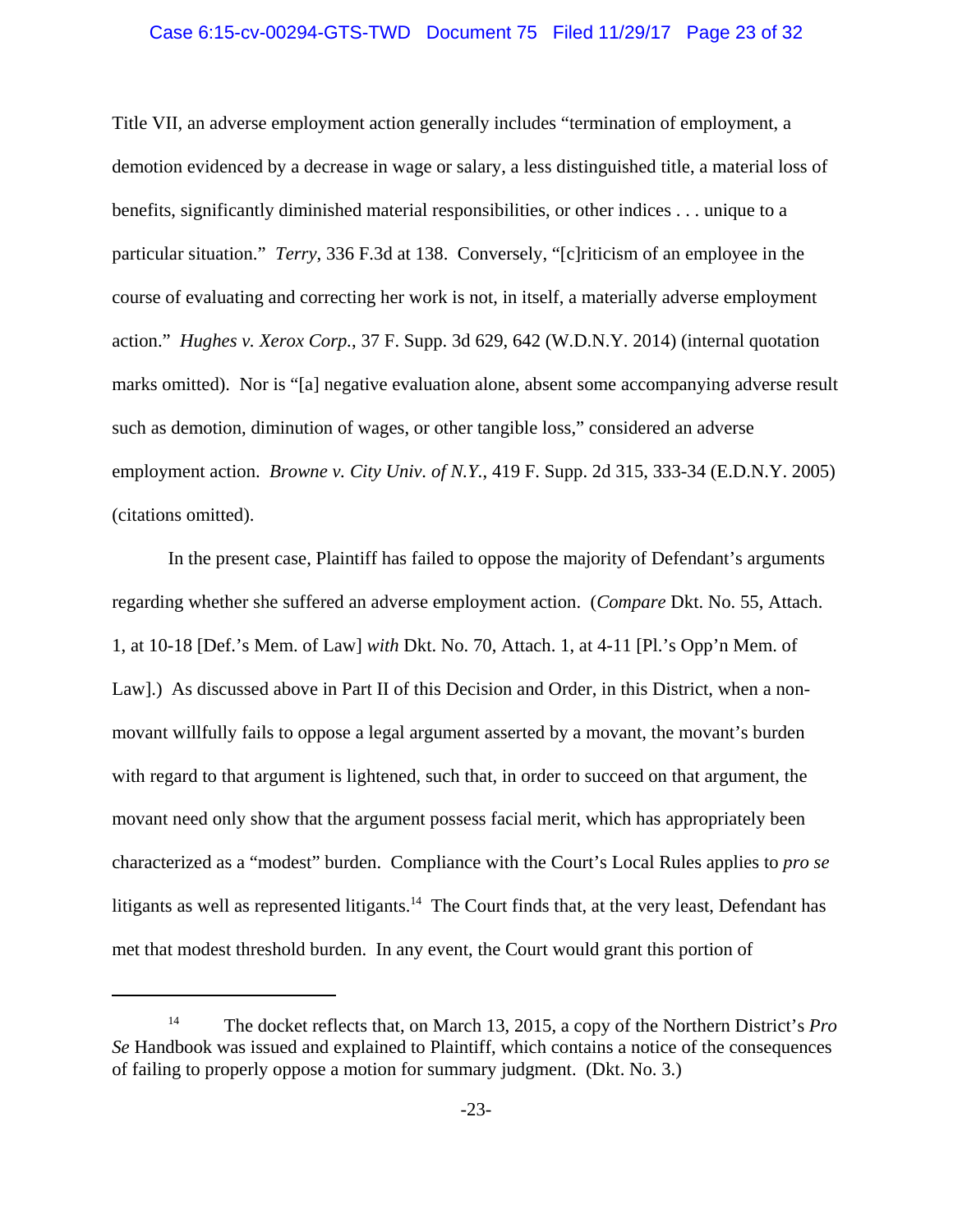## Case 6:15-cv-00294-GTS-TWD Document 75 Filed 11/29/17 Page 24 of 32

Defendant's motion even if it were to subject it to the more-rigorous scrutiny appropriate for a contested motion, once again, for the reasons stated in Defendant's memoranda of law.

Indeed, the record demonstrates that Plaintiff has admitted at various points during this litigation that she did not suffer any changes to the terms or conditions of her employment as a result of the alleged discriminatory actions. For example, Plaintiff testified as follows at her deposition:

- Q: So did anything happen to you as a result of your performance evaluations, as far as anything change as far as your job duties go or were you given less money or anything like that?
- A: No. No opportunity yet.

(Dkt. No. 55, Attach. 1, at 62:10-15 [Pl.'s Dep. Tr.].) When asked about being verbally

reprimanded, Plaintiff testified as follows.

- Q: So the instances we just discussed in September and then from October to November 2013, you weren't actually disciplined in any way, per se, you were spoken to about certain issues like documentation and dealing with someone else's client, correct?
- A: Yes. Not yet.

(*Id.* at 64:23-65:6.) Similarly, when Ms. Dufel spoke to Plaintiff about other problems she

identified with Plaintiff's work, Plaintiff admitted that she was not formally disciplined:

- Q: Now, those two instances that you just spoke about, were you disciplined in any way as a result of those instances?
- A: I did not have, in relationship to how you spoke of disciplining, no. But like I said, it was put on my evaluation, you know, in terms of me not scheduling people correctly and things of that nature.

(*Id.* at 60:14-21.)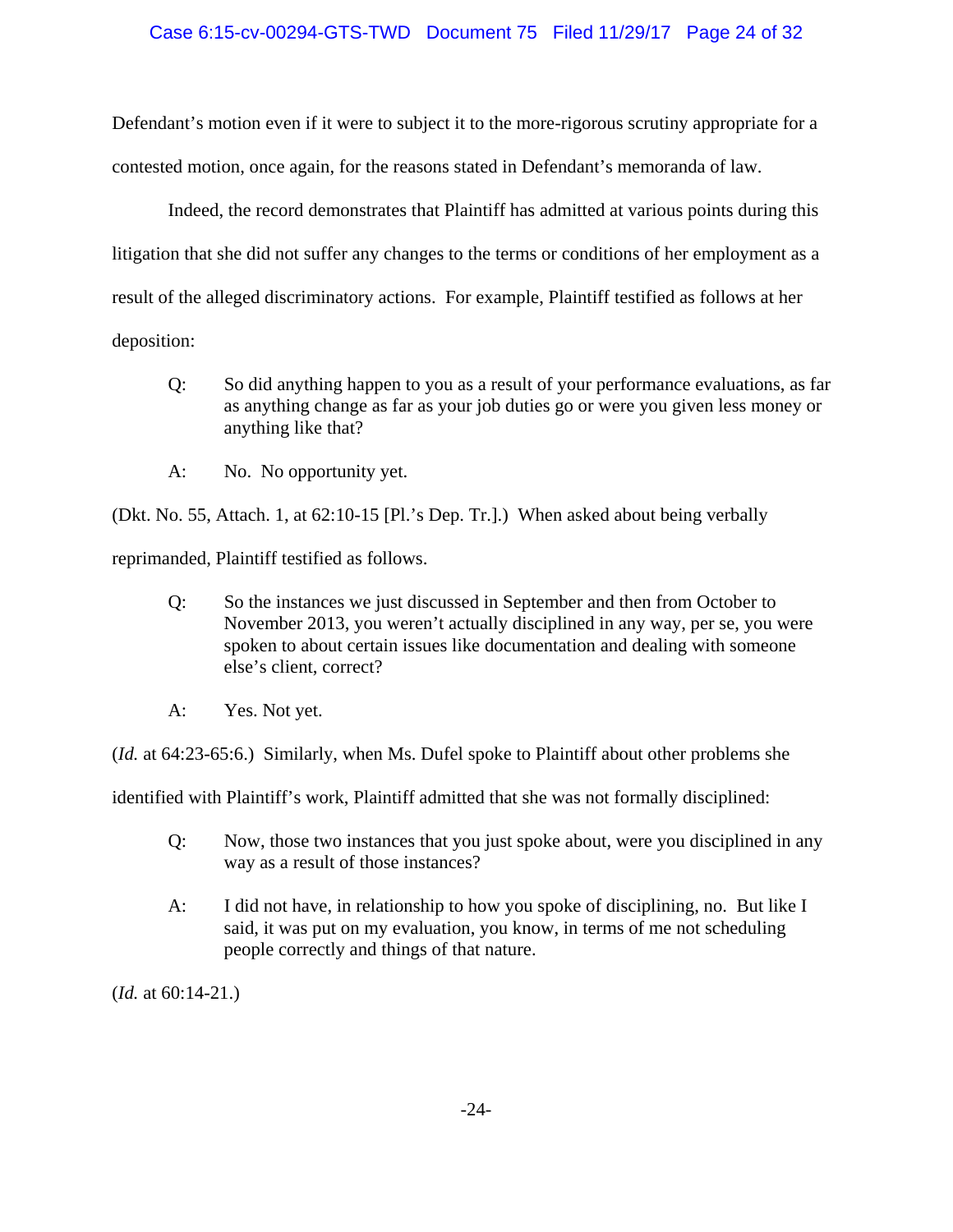## Case 6:15-cv-00294-GTS-TWD Document 75 Filed 11/29/17 Page 25 of 32

As noted above, criticism of an employee or negative evaluations, in and of themselves, do not constitute adverse employment actions. "Nor will close monitoring by a supervisor or excessive scrutiny constitute adverse employment actions in the absence of other negative results such as a decrease in pay or being placed on probation." *Jaeger v. N. Babylon Union Free Sch. Dist.*, 191 F. Supp. 3d 215, 226 (E.D.N.Y. 2016) (internal quotation marks omitted); *see also Cunningham v. New York State Dep't of Labor*, 326 F. App'x 617, 619 (2d Cir. 2009) ("As we have previously held, everyday workplace grievances, disappointments, and setbacks do not constitute adverse employment actions within the meaning of Title VII." $)$ .<sup>15</sup> Accordingly, the Court finds that Plaintiff has failed to create a genuine dispute of material fact as to whether she suffered an adverse employment action.

# **2. Whether the Acts Complained of Occurred Under Circumstances Giving Rise to an Inference of Discrimination**

Although the Court has found that Plaintiff has failed to create a genuine dispute of material fact with regard to the third element of a *prima facie* discrimination claim under the *McDonnell-Douglas* framework, the Court will analyze the fourth element for the sake of

<sup>&</sup>lt;sup>15</sup> The Court notes that Plaintiff argues that she heard other co-workers refer to her clothes as "jungle dress" and refer to her smile as a "Camel smile." (Dkt. No. 70, Attach. 1, at 7 [Pl.'s Opp'n Mem. of Law].) This argument will be addressed in greater detail below in Part III.C. of this Decision and Order; however, the Court notes that these comments–while racially insensitive and thus deplorable–do not constitute an adverse employment action. *See Davis v. NYS Dep't of Corr. Attica Corr. Facility*, 46 F. Supp. 3d 226, 235 (W.D.N.Y. 2014) ("With respect to Plaintiff's claim that Ms. Post made a racially insensitive comment and that Mr. Whiteford agreed, verbal abuse is typically insufficient to constitute an 'adverse employment action' because negative or otherwise insulting statements are hardly even actions, let alone 'adverse actions.'") (internal quotation marks omitted); *Teachout v. N.Y.C. Dep't. of Educ.*, 04- CV-0945, 2006 WL 452022, at \*13 (S.D.N.Y. Feb. 22, 2006) ("Negative comments . . . are not, standing alone, adverse employment actions, because mere comments do not materially affect employment."); *Boyd v. Presbyterian Hosp. in City of N.Y.*, 160 F. Supp. 2d 522, 537 (S.D.N.Y. 2001) ("The 'gossips' Plaintiff cites likewise are not adverse employment actions.").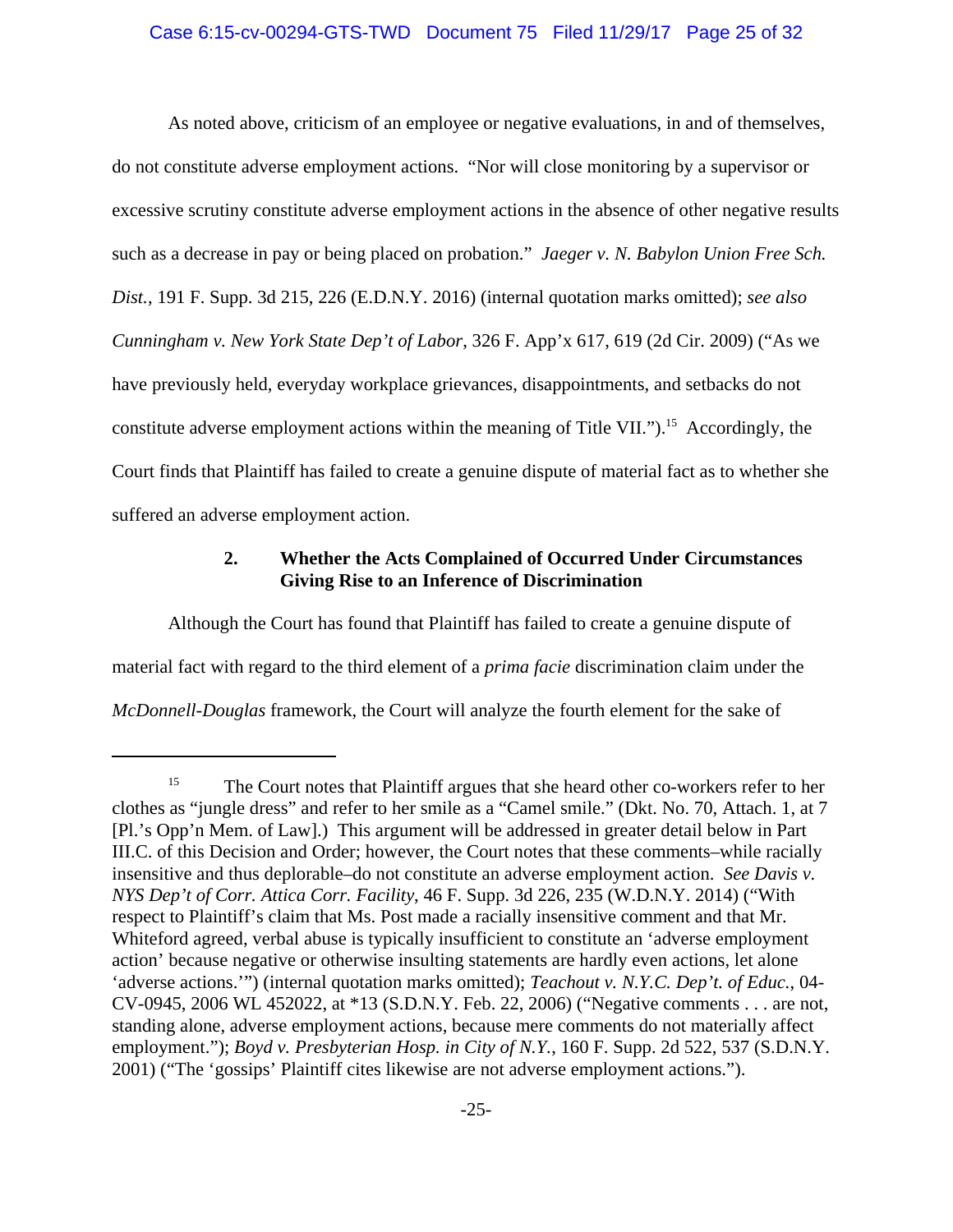#### Case 6:15-cv-00294-GTS-TWD Document 75 Filed 11/29/17 Page 26 of 32

completeness. In her opposition memorandum of law, Plaintiff primarily argues that she was subjected to disparate treatment while employed by the NYSDOL. (Dkt. No. 70, Attach. 1, at 4- 7 [Pl.'s Opp'n Mem. of Law].) "'A showing of disparate treatment–that is, a showing that the employer treated plaintiff less favorably than a similarly situated employee outside his protected group–is a recognized method of raising an inference of discrimination for purposes of making out a *prima facie* case.'" *Seale v. Madison Cty.*, 929 F. Supp. 2d 51, 67 (N.D.N.Y. 2013) (Suddaby, J.) (quoting *Mandell v. Cty. of Suffolk*, 316 F.3d 368, 379 [2d Cir. 2003]). "If a comparison with another employee is to lead to an inference of discrimination it is necessary that the employee be similarly situated in all material respects." *Johnson v. Long Island Univ.*, 58 F. Supp. 3d 211, 224 (E.D.N.Y. 2014) (internal quotation marks omitted).

> What constitutes 'all material respects' . . . must be judged based on (1) whether the plaintiff and those [she] maintains were similarly situated were subject to the same workplace standards and (2) whether the conduct for which the employer imposed discipline was of comparable seriousness. . . . Hence the standard for comparing conduct requires a reasonably close resemblance of the facts and circumstances of plaintiff's and comparator's cases, rather than showing that both cases are identical.

*Graham v. Long Island R.R.*, 230 F.3d 34, 40 (2d Cir. 2000) (citations omitted).

Here, Defendant correctly points out that Plaintiff has failed to identify, with any specificity, an employee outside of her protected group or how that employee was similarly situated to her. (Dkt. No. 55, Attach. 1, at 20-21 [Def.'s Mem. of Law].) Indeed, Plaintiff's opposition memorandum of law is devoid of any references to co-workers who are outside of her protected group. Although her Amended Complaint alleges that "Defendant held Plaintiff to different work standards than [the standard governing] Plaintiff's Caucasian counterparts" and that Plaintiff was reprimanded "for a Caucasian co-worker's clients[,]" these allegations are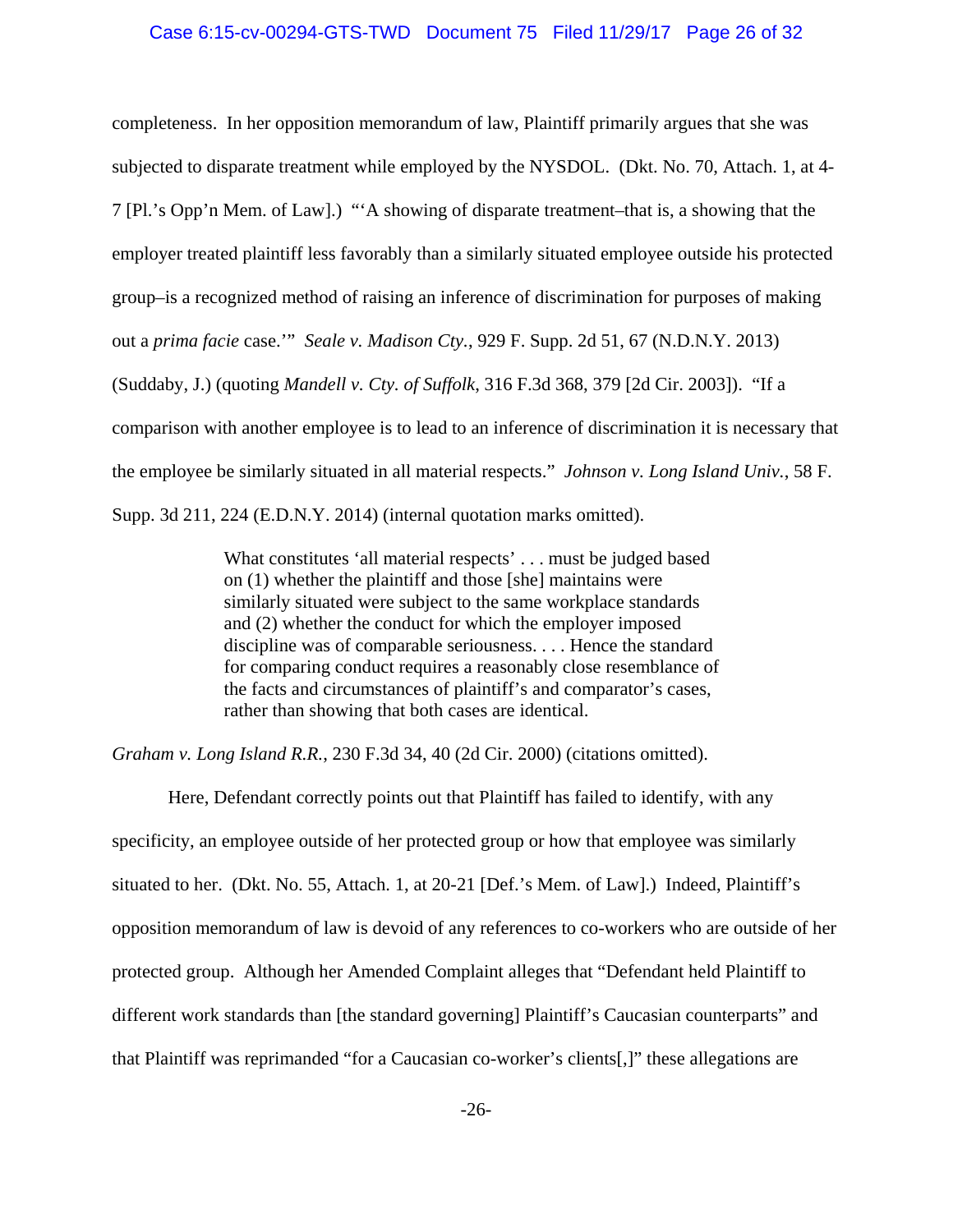## Case 6:15-cv-00294-GTS-TWD Document 75 Filed 11/29/17 Page 27 of 32

bereft of detail. Under these circumstances, and for the additional reasons offered by Defendant in its memoranda of law (Dkt. No. 55, Attach. 1, at 20-23 [Def.'s Mem. of Law]; Dkt. No. 74, at 8-11 [Def.'s Reply Mem. of Law]), the Court finds that Plaintiff has failed to create a genuine dispute of material fact as to whether the acts she has complained of occurred under circumstances giving rise to an inference of discrimination. *See Blige v. City Univ. of New York*, 15-CV-8873, 2017 WL 498580, at \*9 (S.D.N.Y. Jan. 19, 2017) ("Numerous courts within the Second Circuit have granted motions to dismiss disparate treatment claims where the complaint was entirely devoid of any details regarding the purported comparators, e.g., who they are, what their positions or responsibilities were at [the company], how their conduct compared to plaintiffs' or how they were treated differently by defendants.") (internal quotation marks omitted); *Mesias v. Cravath, Swaine & Moore LLP*, 106 F. Supp. 3d 431, 437 (S.D.N.Y. 2015) (holding that plaintiff's allegation that "a non-Haitian employee could 'borrow' vacation days, while Plaintiff could not" did not give rise to an inference of discrimination where plaintiff did not allege any facts about the non-Haitian colleague, such as whether they worked in the same department or had the same job responsibilities or supervisors).

## **C. Whether Plaintiff's Hostile Work Environment Claim Must Be Dismissed**

After carefully considering the matter, the Court answers this question in the affirmative for the reasons stated by Defendant in its memoranda of law. (Dkt. No. 55, Attach. 1, at 20-27 [Def.'s Mem. of Law]; Dkt. No. 74, at 11-14 [Def.'s Reply Mem. of Law].) To those reasons, the Court adds the following analysis.

To establish a hostile work environment claim, "a plaintiff must show that the workplace is permeated with discriminatory intimidation, ridicule, and insult that is sufficiently severe or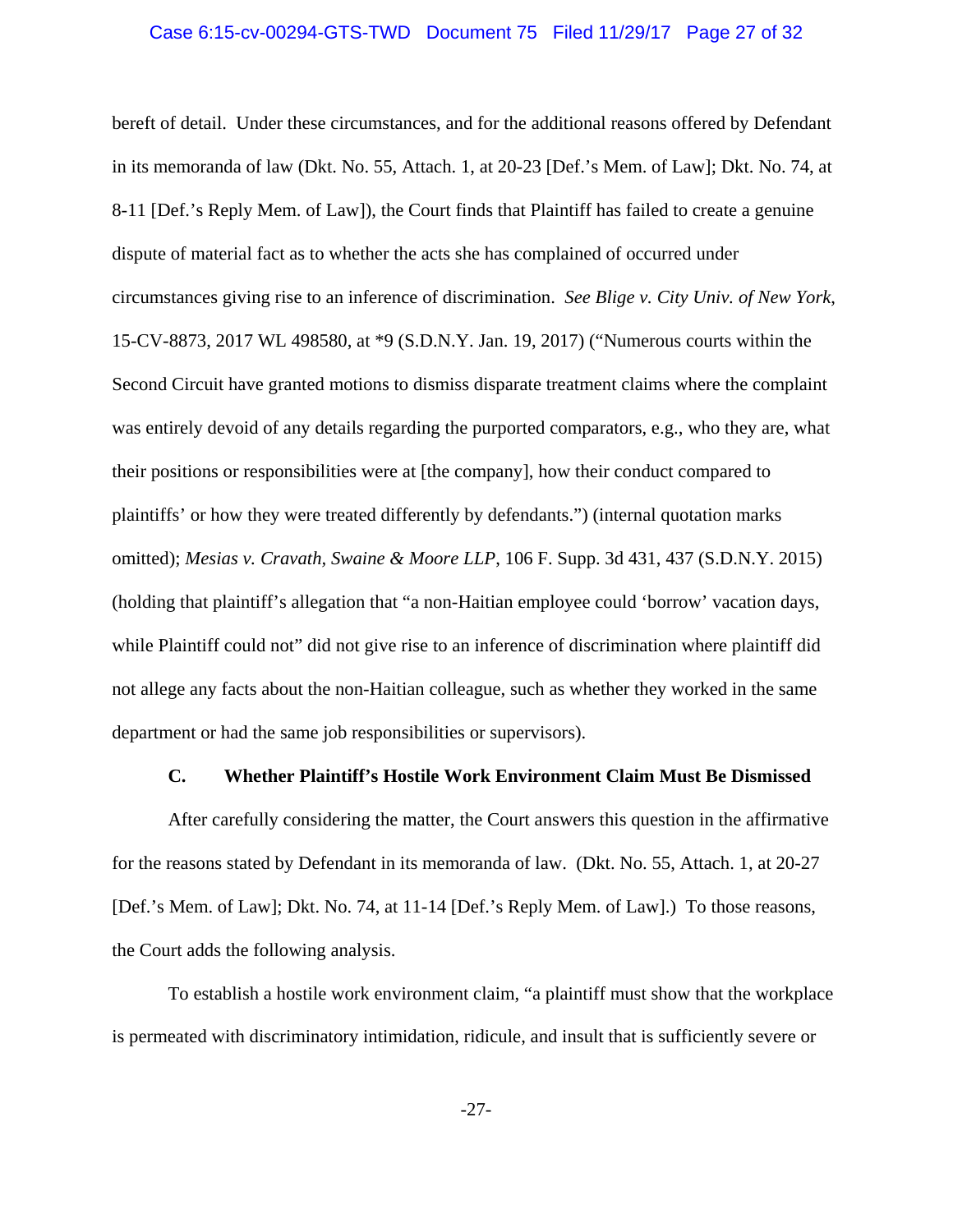## Case 6:15-cv-00294-GTS-TWD Document 75 Filed 11/29/17 Page 28 of 32

pervasive to alter the conditions of the victim's employment and create an abusive working environment." *Littlejohn v. City of N.Y.*, 795 F.3d 297, 320-21 (2d Cir. 2015) (internal quotation marks omitted). "This standard has both objective and subjective components: the conduct complained of must be severe or pervasive enough that a reasonable person would find it hostile or abusive, and the victim must subjectively perceive the work environment to be abusive." *Littlejohn*, 795 F.3d at 321. "As a general rule, incidents must be more than 'episodic'; they must be sufficiently continuous and concerted in order to be deemed pervasive." *Tolbert v. Smith*, 790 F.3d 427, 439 (2d Cir. 2015) (citation omitted). Thus, "a plaintiff alleging a hostile work environment must demonstrate either that a single incident was extraordinarily severe, or that a series of incidents were sufficiently continuous and concerted to have altered the conditions of her working environment." *Alfano v. Costello*, 294 F.3d 365, 374 (2d Cir. 2002) (internal quotation marks omitted). However, "the fact that the law requires harassment to be severe or pervasive before it can be actionable does not mean that employers are free from liability in all but the most egregious cases." *Terry v. Ashcroft*, 336 F.3d 128, 148 (2d Cir. 2003) (internal quotation marks omitted). "Where reasonable jurors could disagree as to whether alleged incidents would have adversely altered the working conditions of a reasonable employee, the issue of whether a hostile work environment existed may not properly be decided as a matter of law." *Gutierrez v. City of New York*, 756 F. Supp. 2d 491, 512 (S.D.N.Y. 2010). Finally, "[i]t is axiomatic that the plaintiff also must show that the hostile conduct occurred because of a protected characteristic." *Tolbert*, 790 F.3d at 439.

Here, Plaintiff argues that she was subjected to a hostile work environment because (a) she was "disciplined on numerous occasions in front of other co-workers," (b) she was

-28-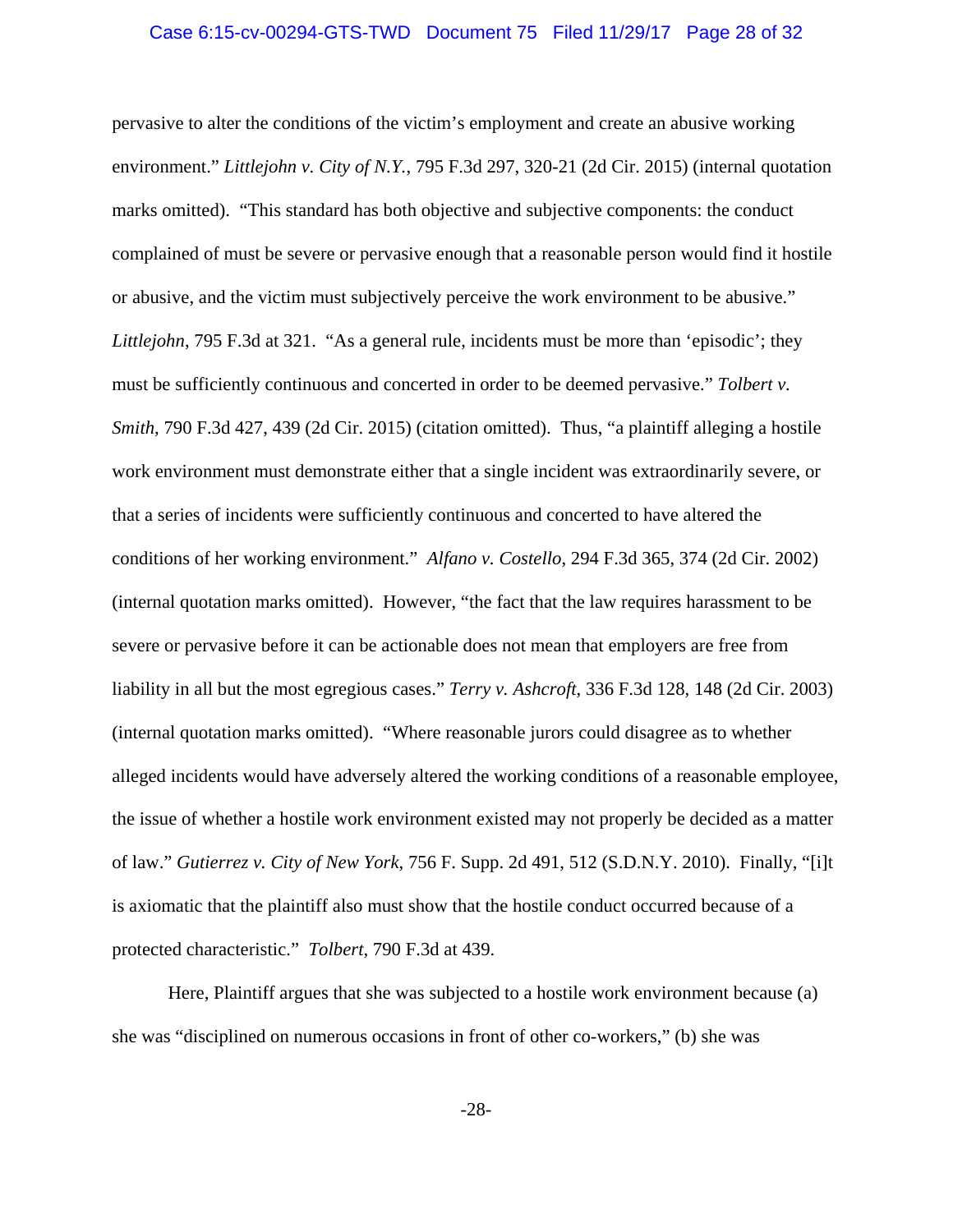## Case 6:15-cv-00294-GTS-TWD Document 75 Filed 11/29/17 Page 29 of 32

"regularly overlooked [during the] morning ritual of wishing co-workers good morning to such the extent that other co-workers began pointing out the obvious exclusion of Plaintiff in the ritual," (c) her supervisors undertook "the regular practice of looking for mistakes in Plaintiff's work that could be disciplined," (d) her supervisors "enlist[ed] the aid of others to cover up and hide behind behaviors when it would become apparent that [Plaintiff] may be disciplined," and (e) her "co-worker's [felt] comfortable in the work environment to refer to Plaintiff's clothing as 'jungle dress'" and refer to her smile as a "Camel smile." (Dkt. No. 70, Attach. 1, at 3-4, 7, 11 [Pl.'s Opp'n Mem. of Law].)

As an initial matter, the Court has already found that criticism of an employee, negative evaluations, and close supervision do not constitute adverse employment actions where, as here, Plaintiff did not suffer any materially adverse changes to the terms and conditions of her employment. Perhaps most importantly, Plaintiff has failed to demonstrate, for the reasons discussed above in Part III.B.2. of this Decision and Order, that any of these alleged actions were taken *because of* her race. With respect to Plaintiff's argument that she was "regularly overlooked [during the] morning ritual of wishing co-workers good morning," it is axiomatic that Title VII is not a general civility code. *See Cromwell-Gibbs v. Staybridge Suite Times Square*, 16-CV-5169, 2017 WL 2684063, at \*7 (S.D.N.Y. June 20, 2017) ("As for the fact that Chiew stopped saying 'good morning' and 'good evening' to Plaintiff, it is axiomatic that Title VII is not a 'general civility code.'"). In any event, Plaintiff admitted during her deposition that Ms. Dufel also excluded a Caucasian employee named Ralph Grugnale from her "good morning" routine because they had a contentious relationship. (Dkt. No. 56, Attach. 3, at 72:8-22 [Pl.'s Dep. Tr.].)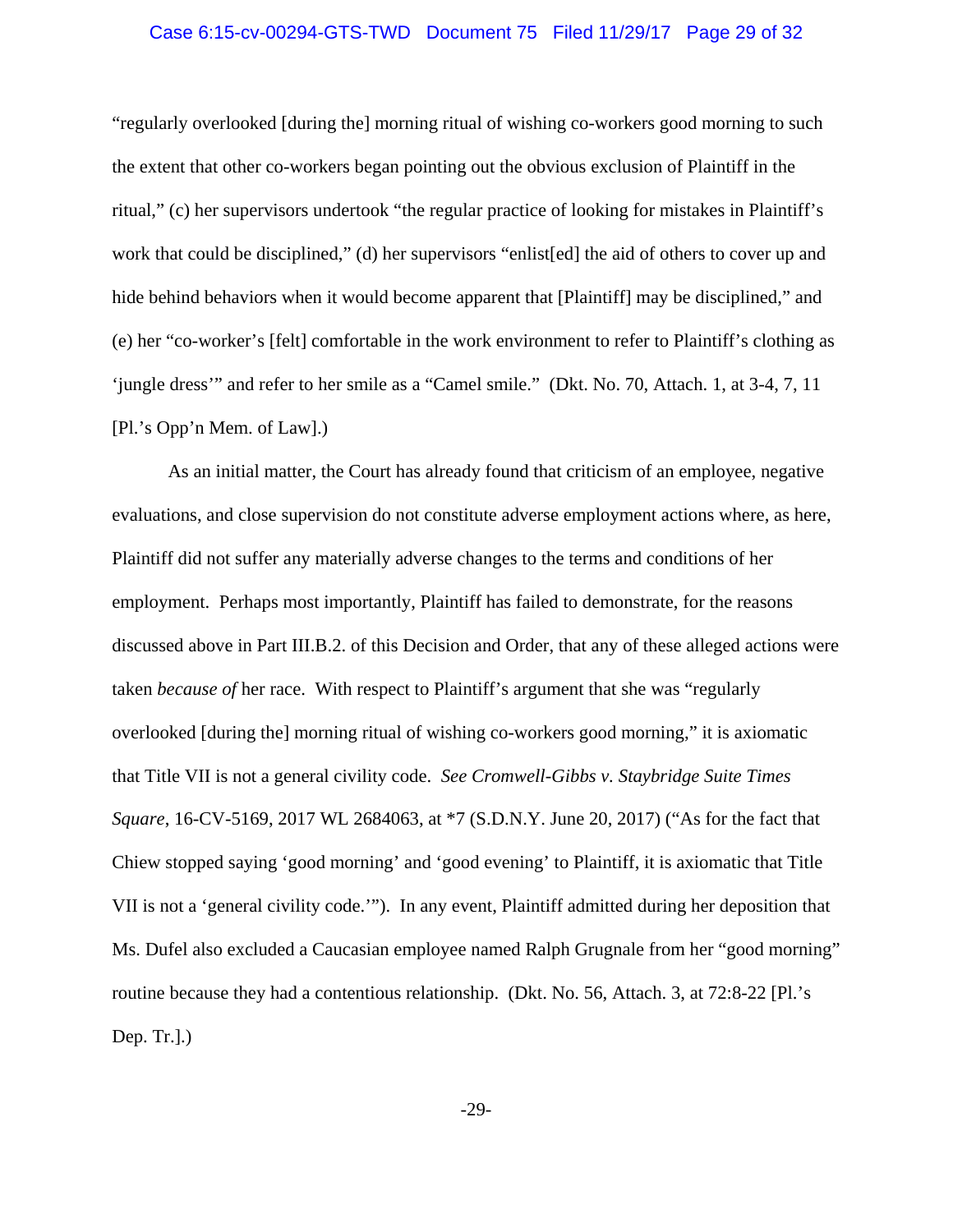## Case 6:15-cv-00294-GTS-TWD Document 75 Filed 11/29/17 Page 30 of 32

Finally, Plaintiff's argument that co-workers referred to her clothes as "jungle dress" and to her smile as a "Camel smile" certainly carry overtones of racial animus. However, Plaintiff has failed to cite admissible record evidence in support of her contention that she "often times" heard co-workers refer to her clothes as "jungle dress." Rather, Defendant correctly argues (Dkt. No. 74, at 12 [Def.'s Reply Mem. of Law]) that Plaintiff's deposition testimony establishes that she heard this reference only once and it was communicated to her by a co-worker who had overheard the reference during a conversation between other employees. (Dkt. No. 56, Attach. 3, at 33:11-35:14 [Pl.'s Dep. Tr.].) Moreover, Defendant argues that Plaintiff has asserted, for the first time in this litigation, that she has overheard co-workers referring to her smile as a "Camel smile." Indeed, Plaintiff has not provided a citation to admissible record evidence in support of this contention nor has the Court been able to find any evidence of these references in the record. In any event, even assuming that these allegations are true, Plaintiff has failed to demonstrate that these references, while deplorable, were severe or pervasive to establish a hostile work environment. *See Schwapp v. Town of Avon*, 118 F.3d 106, 110 (2d Cir. 1997) ("For racist comments, slurs, and jokes to constitute a hostile work environment, there must be more than a few isolated incidents of racial enmity, meaning that instead of sporadic racial slurs, there must be a steady barrage of opprobrious racial comments.") (alteration and internal quotation marks omitted); *Saqib v. Stein deVisser & Mintz, PC*, 09-CV-4624, 2010 WL 2382253, at \*1 (2d Cir. June 15, 2010) ("Even if the allegation that a co-worker commented that Saqib 'looked like a terrorist' when he wore an overcoat to work in warm weather were construed to evidence some proscribed bias . . . it would be insufficient to state a *prima facie* discrimination claim."); *Daniel v. T & M Prot. Res. LLC*, 87 F. Supp. 3d 621, 627, 635-36

-30-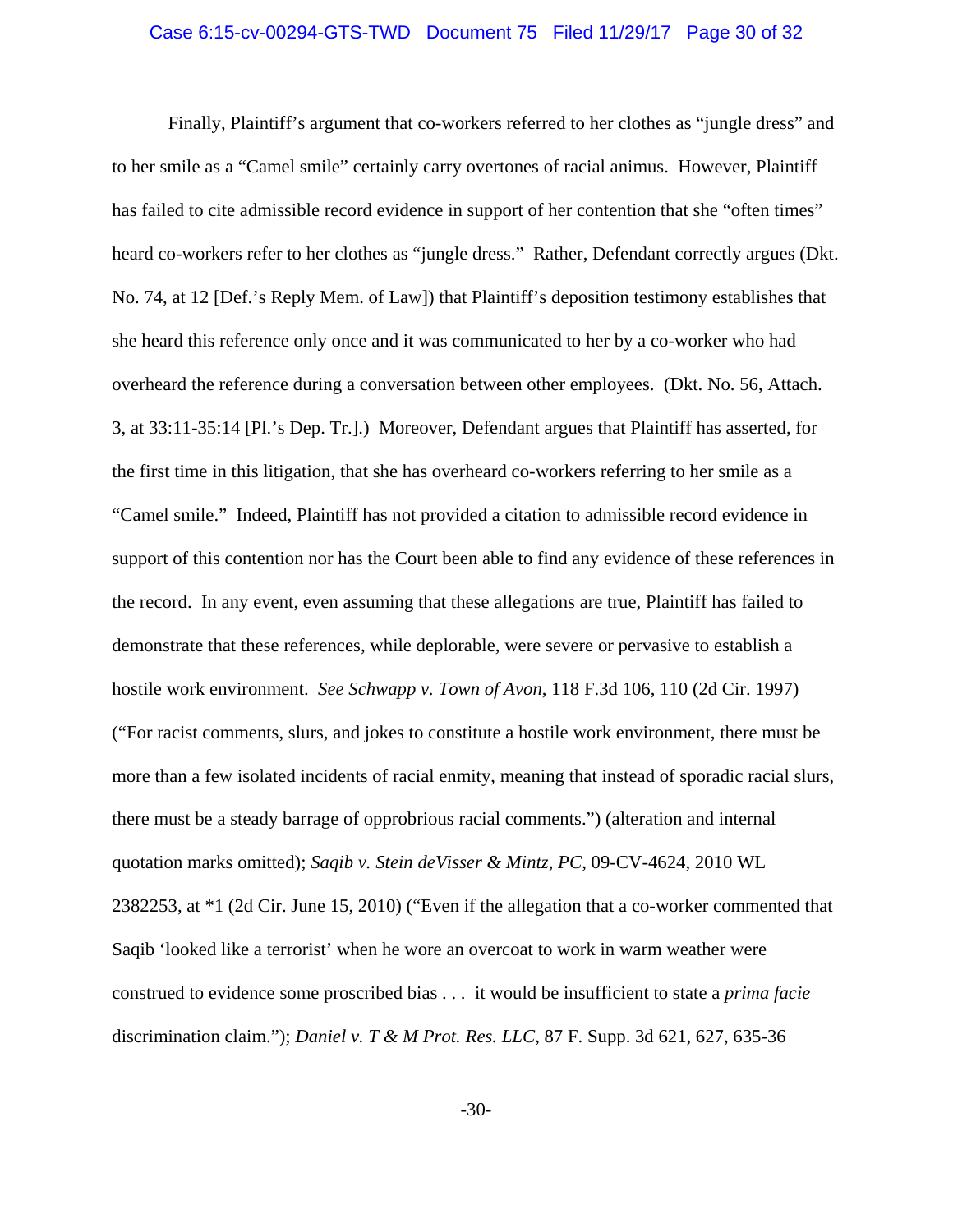## Case 6:15-cv-00294-GTS-TWD Document 75 Filed 11/29/17 Page 31 of 32

(S.D.N.Y. 2015) (finding that a supervisor's use of explicit racial epitaphs during a "profanity-laced tirade," although "reprehensible," was not sufficiently severe to survive summary judgment on hostile work environment claim); *Davis v. NYS Dep't of Corr. Attica Corr. Facility*, 46 F. Supp. 3d 226, 236 (W.D.N.Y. 2014) ("Whispering, gossiping, and making negative comments about an employee also do not rise to the level of an adverse employment action because they do not materially change the terms and conditions of employment.").

Accordingly, for all of the foregoing reasons, Plaintiff's hostile work environment claim is dismissed.

## **D. Whether Plaintiff's Retaliation Claims Must Be Dismissed**

After carefully considering the matter, the Court answers this question in the affirmative for the reasons stated by Defendant in its memoranda of law. (Dkt. No. 55, Attach. 1, at 27-31 [Def.'s Mem. of Law]; Dkt. No. 74, at 14 [Def.'s Reply Mem. of Law].) To those reasons, the Court adds only that Plaintiff has failed to oppose Defendant's motion with respect to these claims. Therefore, as discussed above in Part II of this Decision and Order, Defendant need only show that its arguments possess facial merit. The Court finds that Defendant has met this modest burden and would grant this aspect of Defendant's motion even if it subjected it to the more rigorous scrutiny appropriate for a contested motion, once again, for the reasons offered by Defendant.

## **ACCORDINGLY**, it is

**ORDERED** that Defendant's motion for summary judgment (Dkt. No. 55) is **GRANTED**; and it is further